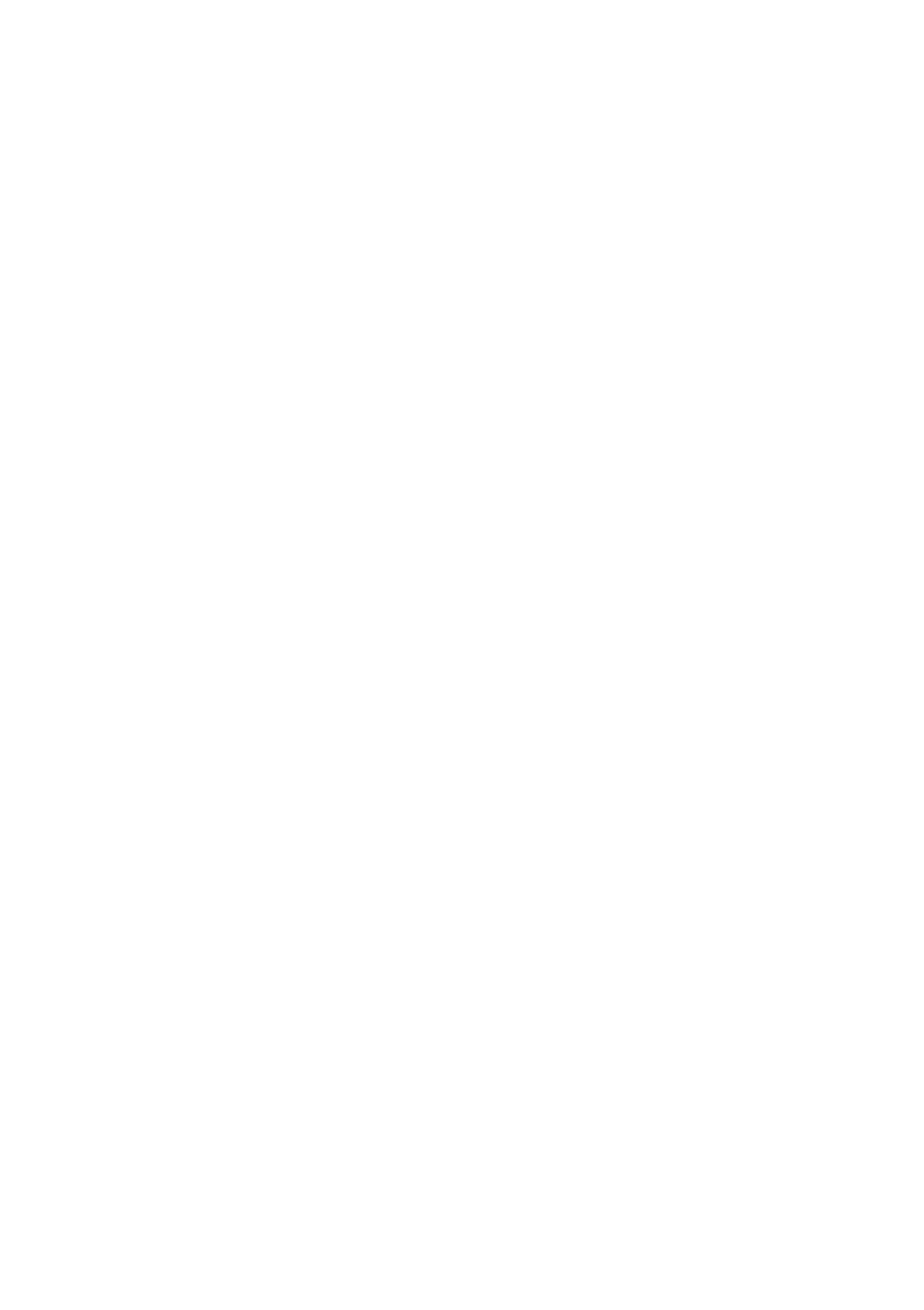# The Graveyard in Literature:

## *Liminality and Social Critique*

Edited by Aoileann Ní Éigeartaigh

Cambridge **Scholars** Publishing

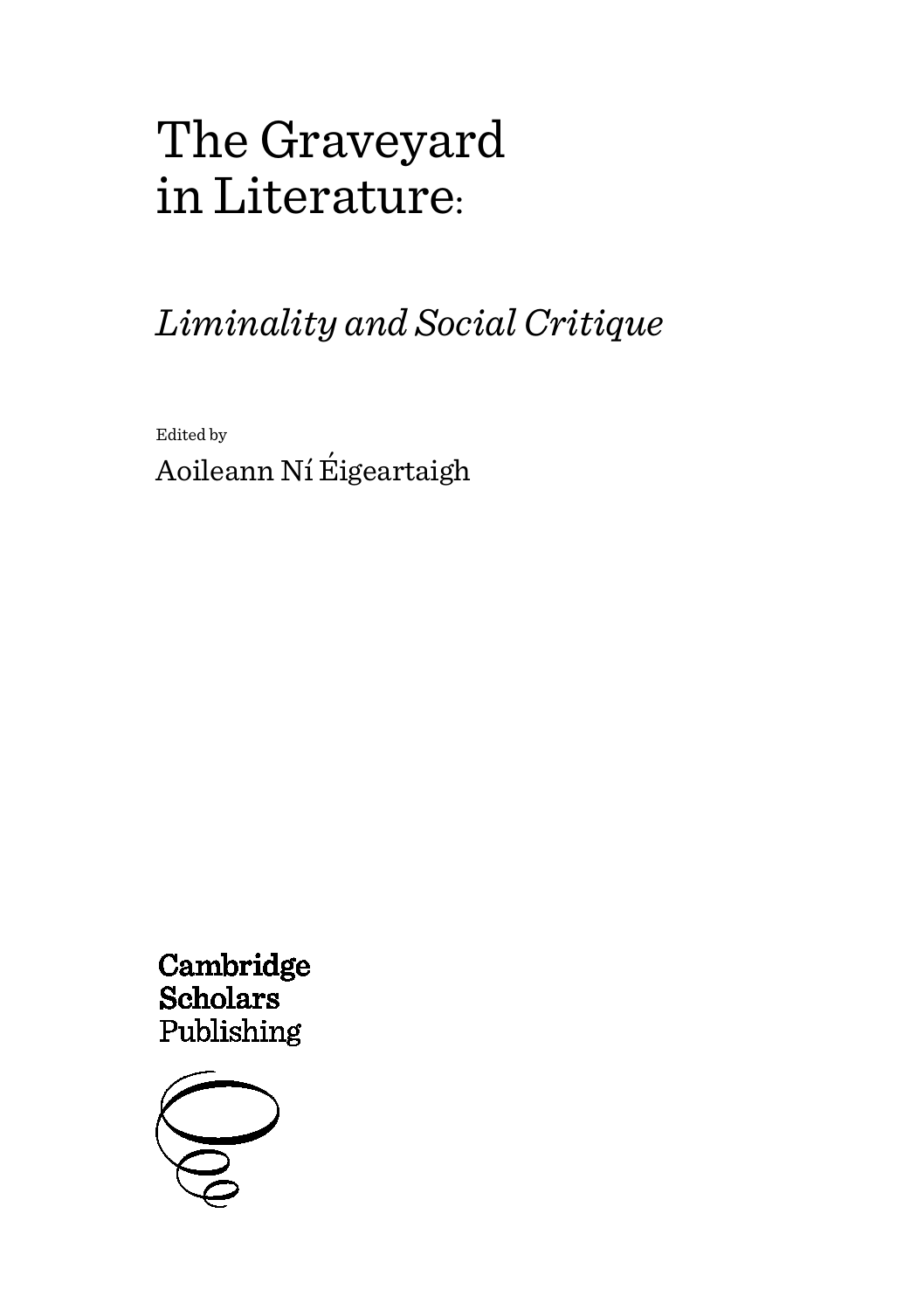The Graveyard in Literature: Liminality and Social Critique

Edited by Aoileann Ní Éigeartaigh

This book first published 2022

Cambridge Scholars Publishing

Lady Stephenson Library, Newcastle upon Tyne, NE6 2PA, UK

British Library Cataloguing in Publication Data A catalogue record for this book is available from the British Library

Copyright © 2022 by Aoileann Ní Éigeartaigh and contributors

All rights for this book reserved. No part of this book may be reproduced, stored in a retrieval system, or transmitted, in any form or by any means, electronic, mechanical, photocopying, recording or otherwise, without the prior permission of the copyright owner.

ISBN (10): 1-5275-7596-9 ISBN (13): 978-1-5275-7596-7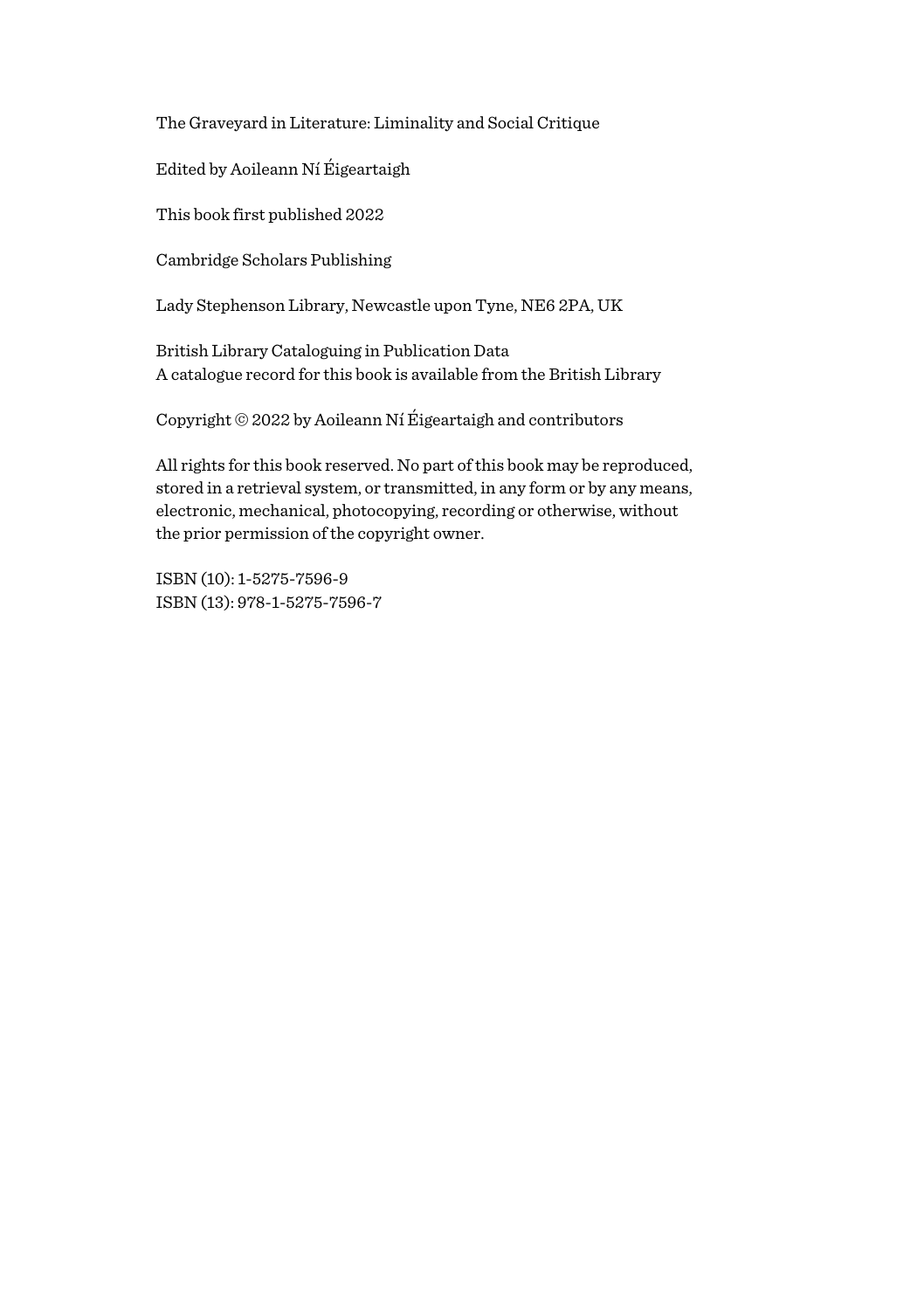This book was written during a series of prolonged global lockdowns. I would like to acknowledge the hard work of all the contributors, who overcame often very challenging personal circumstances and the significant limitations imposed on institutions and libraries to produce such insightful and interesting essays. It has been a pleasure to work with you all over the past year–this book was for me truly a liminal space away from the stresses and unpredictability.

On a personal note, I dedicate this book most especially to Eug, Oisín, Meadhbh, Anna and Elsa, who made every lockdown happy; to my parents, Áine and Micheál, for their unstinting encouragement; to all the ladies in the Kilkenny Book Group, whose insights on liminality, and willingness to question and learn, are always such a source of pleasure; and to my colleagues and students in Dundalk Institute of Technology, who embraced the liminal spaces of Microsoft Teams with such good humour and determination, making the strangest year of online teaching and learning so unexpectedly enjoyable.

I would also like to thank the team at Cambridge Scholars for their patience and support throughout the project. To Rebecca Gladders, who was so helpful both during the initial commissioning stage and as we proceeded towards publication; and to Clementine Joly, who answered every email promptly and helpfully, and with such encouragement and good humour. I thoroughly enjoyed working with you both.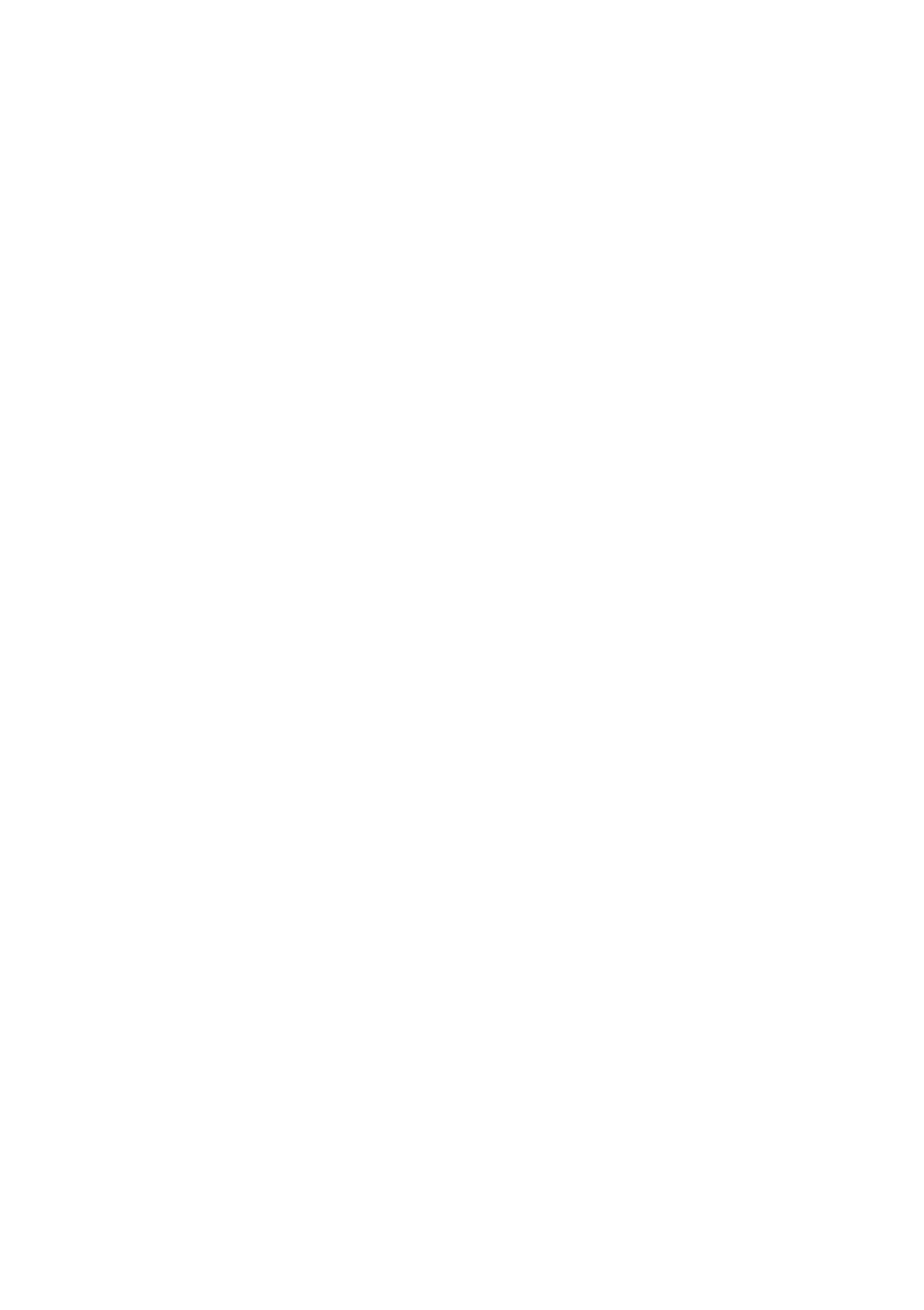### TABLE OF CONTENTS

| <b>Section 1: Liminal Spaces and Social Critique</b>                                                                                                                                                |
|-----------------------------------------------------------------------------------------------------------------------------------------------------------------------------------------------------|
| "All were now emboldened": Liminality and the Restoration of Empathy<br>to Make America Great (again) in George Saunders' Lincoln in the Bardo<br>(2017)<br>Aoileann Ní Éigeartaigh                 |
| Dancing Open Old Wounds: The "Ghost Dance", Tortured Native<br>Americans, Deceived Immigrants, and the Specters of Racial Violence<br>in the United States Historical Slipstream<br>Matthew Grinder |
| Living-Dead Liminality in Friedrich Engels's Gothic Marxism<br>Jayson Althofer                                                                                                                      |
| "Kiss Me Again, Stranger": Daphne du Maurier and the Danse Macabre<br>Setara Pracha                                                                                                                 |
| Between Liminality and Transit: The Jewish Cemetery in German-Jewish<br>Autobiographical Writings in the Third Reich<br>Annelies Augustyns                                                          |
| Digging Your Own Grave: The Cemetery as Site of Liminality<br>and Vengeance in the 1950s Horror Comic<br><b>Steve Danziger</b>                                                                      |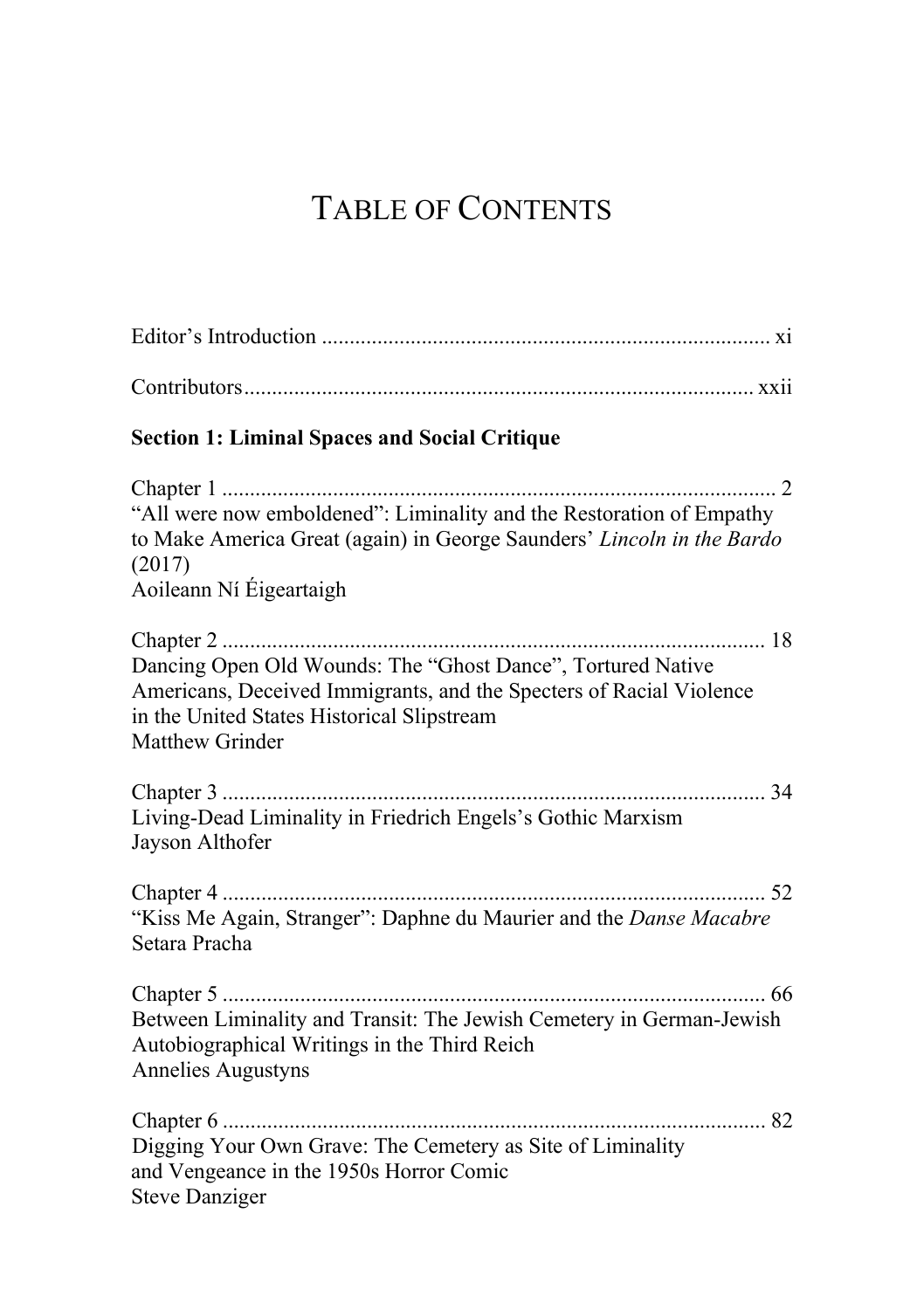viii Table of Contents

Chapter 7 .................................................................................................. 96 The Study of the Burial Grounds in Developing Urban Spaces in Arundhati Roy's *The Ministry of Utmost Happiness* (2017) and Elif Shafak's *10 Minutes 38 Seconds in This Strange World* (2019) Ayesha Latif

#### **Section 2: Heterotopias: The Graveyard and the Family Home**

| "I'll explode! I'll explode!": Anger and Dispossession Beyond the Grave<br>in Máirtín Ó Cadhain's <i>Cré na Cille</i> (1950) and Juan Rulfo's<br>Pedro Páramo (1955)<br>Aoileann Ní Éigeartaigh |
|-------------------------------------------------------------------------------------------------------------------------------------------------------------------------------------------------|
| Small Town Miseries: Spoon River Anthology, Our Town<br>and the Graveyard of the American Dream<br>Danielle Peloquin                                                                            |
| The Graveyard in Willa Cather's O Pioneers! (1913)<br>Basundhara Chakraborty                                                                                                                    |
| "Here at least and at last is reality!": Catholic Graveyards and Diasporic<br>Identity in Irish North American Fiction, 1859-92<br>Christopher Cusack                                           |
| Liminality and Generic Playfulness in Gerald Griffin's "The Brown Man"<br>(1827)<br>Marine Galiné                                                                                               |
| Liminality in Neil Gaiman's The Graveyard Book (2008)<br>Anne K. Burke Erickson                                                                                                                 |
| Death and Dwelling in Sarah Baume's Grave Houses<br>John Singleton                                                                                                                              |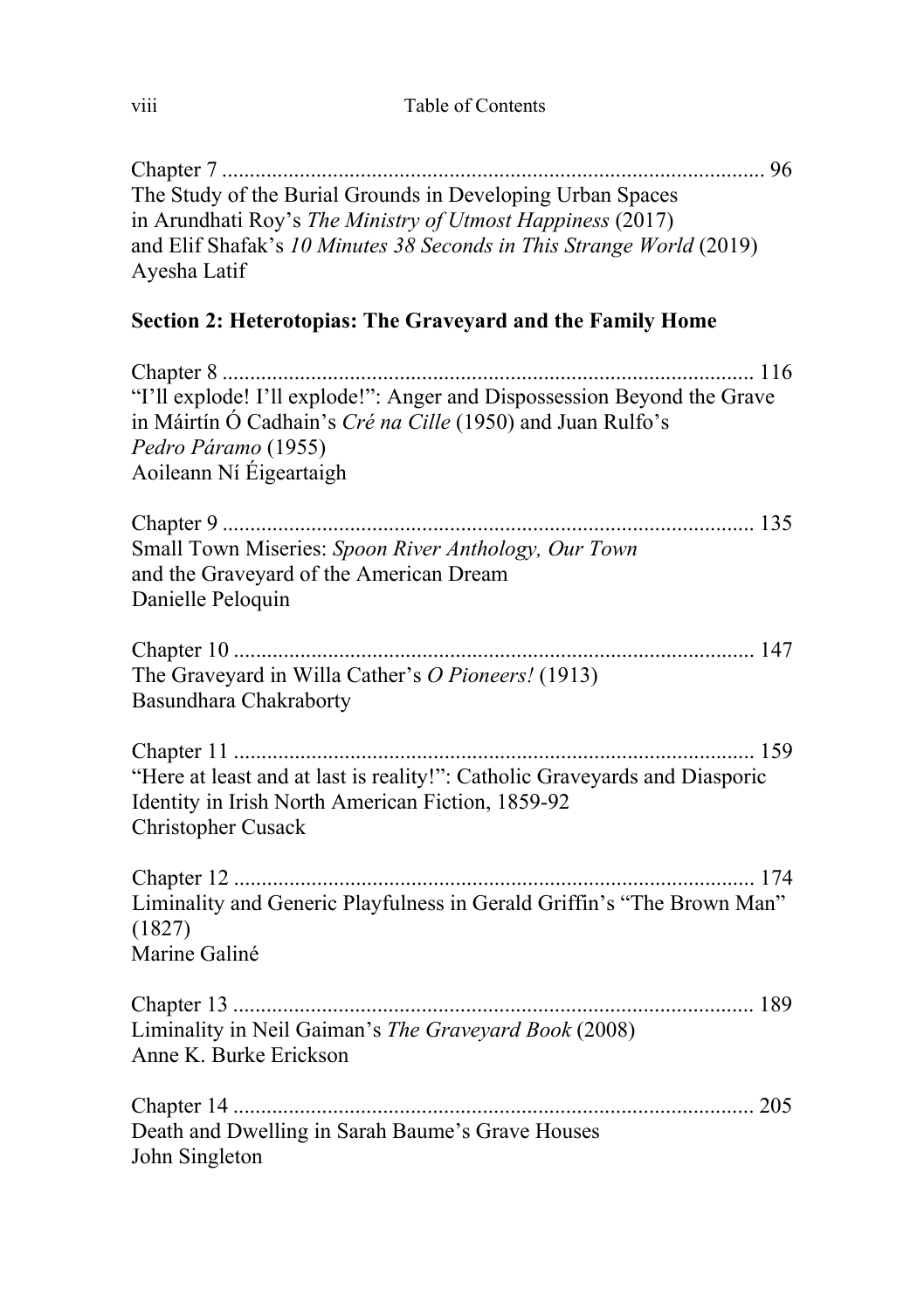| The Graveyard in Literature: Liminality and Social Critique<br>ix                                                                                                                                              |  |  |
|----------------------------------------------------------------------------------------------------------------------------------------------------------------------------------------------------------------|--|--|
| <b>Section 3: Performing Grief: Sites and Spaces of Commemoration</b>                                                                                                                                          |  |  |
| "I feel it so strongly here, her echo": Performing Grief and Releasing<br>Ghosts in Doireann Ní Ghríofa's A Ghost in the Throat (2020)<br>Aoileann Ní Éigeartaigh                                              |  |  |
| "Speaking from Beyond the Grave": The Voices of the Dead<br>in Contemporary Irish Drama<br>Fiona Fearon                                                                                                        |  |  |
| Before Afterlife: Formal and Conceptual Liminality in George Saunders's<br>Lincoln in the Bardo (2017) as a Vehicle for Rethinking Narrative<br>(Un)Reliability<br>Lucia Toman                                 |  |  |
| The Graveyard as a Site of Resolution: Hamlet's Rites of Passage<br>and Shakespeare's Criticism of Late Elizabethan Politics<br>Kübra Vural Özbey                                                              |  |  |
| "No Room for Exceptions[?]": Mediating Family Disputes<br>and the Bureaucracies of Death in Three Singaporean Plays<br>Dominic Nah, Gayathrii Nathan and Benjamin Chew                                         |  |  |
| Cemeteries: Rural Bowers of Liminality<br>Micheline Hilpert and Amanda C. Estevez                                                                                                                              |  |  |
| Graveyard Studies: Motifs of the Eighteenth, Nineteenth and Twentieth<br>Centuries in Mountbagnall Graveyard, County Louth, and the Recording<br>of Graveyard Information Via 3D Modelling<br>Róisín McDermott |  |  |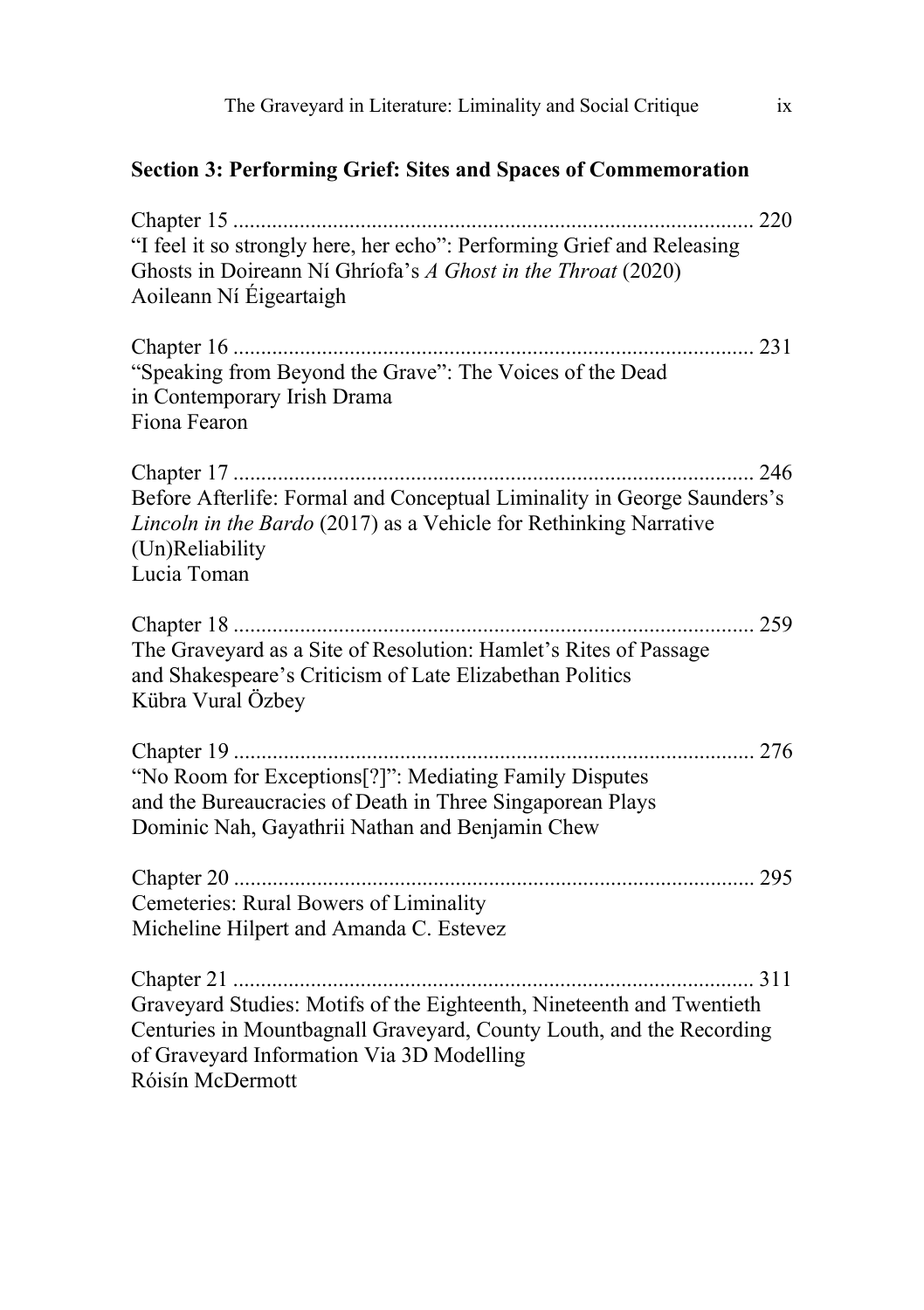#### x Table of Contents

| Let Loose from the Grave: Romantic Memorialization from Gravesites |  |
|--------------------------------------------------------------------|--|
| to "Grave-Sights"                                                  |  |
| Brittany Reid and Taylor McKee                                     |  |
|                                                                    |  |

Chapter 23 .............................................................................................. 342 Grave Allegations: Victorian Bodysnatching and Plagiarism Sandra M. Leonard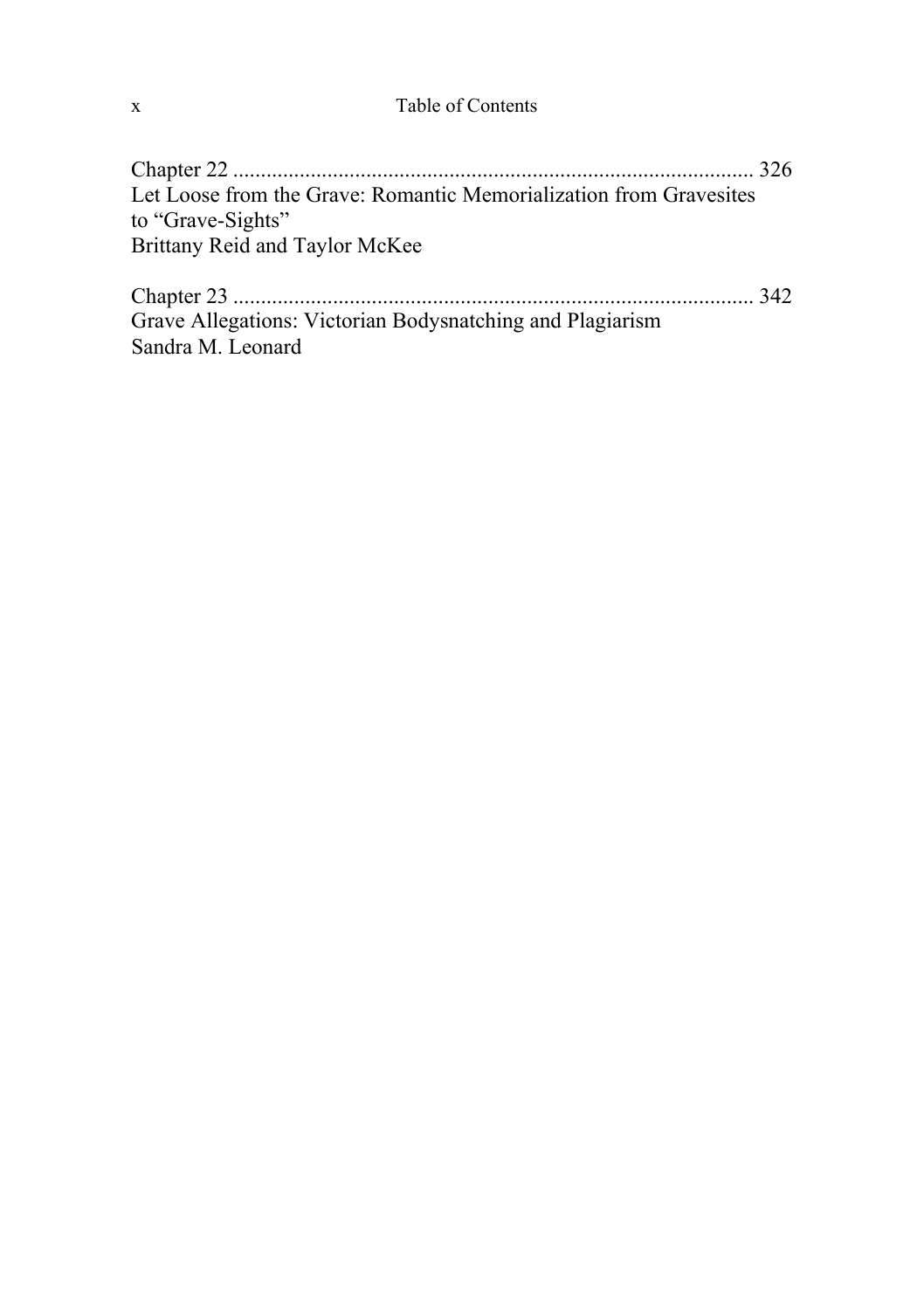## EDITOR'S INTRODUCTION[1](#page-10-0) AOILEANN NÍ ÉIGEARTAIGH

The study of liminality and its social function was first mooted by Arnold van Gennep, in his 1906 book *The Rites of Passage.* The word liminal comes from the Latin *limen*, meaning a threshhold. Van Gennep theorizes that as an individual moves through different life stages, ceremonies are held to ease the transition. These ceremonies, often called rites of passage, are organized into three stages each with its own set of rituals: separation from a previous world or state (*preliminal rites*), the transitional stage (*liminal or threshold rites*) and incorporation into the new world (*post-liminal rites*) (van Gennep 1960, 11). Most significant for the purposes of this book are the rituals surrounding death and burial. Van Gennep argues that funeral rites facilitate a temporary and crucial liminal space away from the structures and pressures of reality, wherein the bereaved can come to terms with their loss so that they can be reincorporated into society again afterwards (van Gennep 1960, 147). The termination of the initial period of mourning often coincides with the burial and final incorporation of the deceased into the world of the dead. A secondary function of the funeral rites is to ensure that the dead move on from the world of the living. Van Gennep notes that all societies are nervous of those who cannot be laid to rest and who may thus remain behind to haunt or wreak vengeance (van Gennep 1960, 160). For van Gennep, the liminal space is primarily restorative, allowing for normal life to resume after a temporary period of turbulence and change.

Interestingly, it is not this restorative function that commands most critical interest, but rather the potential for the liminal stage to function as an alternative, disruptive space. Victor Turner is amongst those theorists who focus primarily on the potential for resistance located in the liminal stage of the ritual. The liminal space, for Turner, is defined primarily through its ambiguity. As people are passing from one known state to

<span id="page-10-0"></span><sup>&</sup>lt;sup>1</sup> The theme of this book was inspired by a lecture I delivered in 2019 to the Irish Association for American Studies, in memory of founding member and dear friend Tony Emmerson. See http://ijas.iaas.ie/issue-8-aoileann-ni-eigeartaigh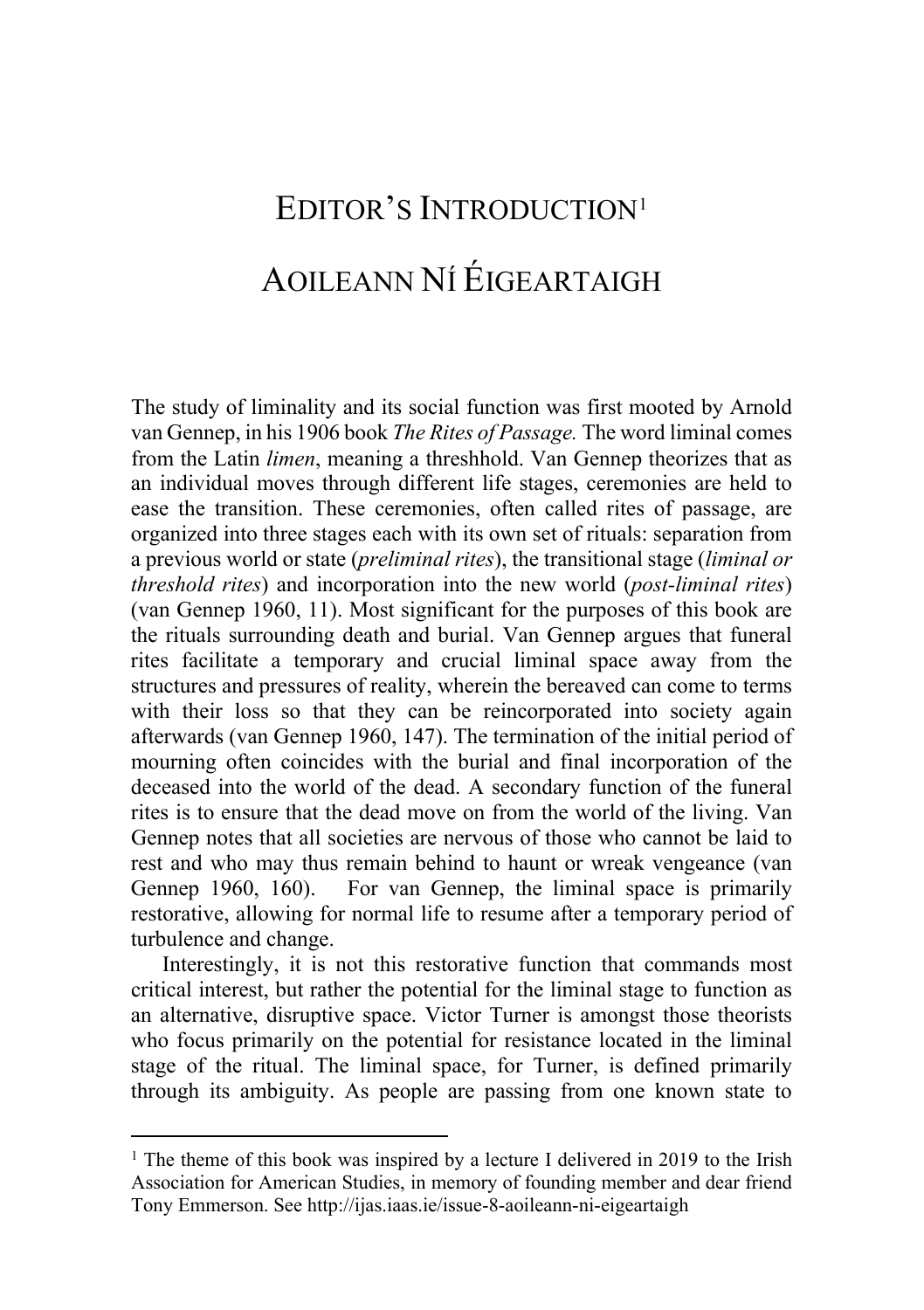another known state, they temporarily find themselves in a space which is not defined and thus not controlled, becoming what he calls: "an unstructured or rudimentarily undifferentiated *communitas*[….]of equal individuals" (Turner 1969, 96). Benefitting from the suspension of normal social structures and hierarchies, these liminal beings become sites of significant resistance to authoritative narratives: "Liminal entities are neither here nor there; they are betwixt and between the positions assigned and arrayed by law, custom, convention" (Turner 1969, 95). Turner explains that the consensus achieved through liminality is predicated not on the erasure of differences between individuals but rather on the accommodation of difference in a non-hierarchical structure: "Communitas does not merge identities; it liberates them from conformity to general norms" (Turner 1974, 274). The significance of liminality is thus that it facilitates the rejection of the rules and regulations of ordinary society, constructing a space in which prescribed narratives can be challenged and overturned so that alternative perspectives and previously marginalized voices can be accommodated.

Michel Foucault uses the term "heterotopia" to denote spaces that, like the liminal spaces suggested by Turner, can accommodate multiple perspectives which both intersect with and undermine the authority of dominant representations. He defines heterotopia as: "the curious property of being in relation with all the other sites, but in such a way as to suspect, neutralize, or invert the set of relations that they happen to designate, mirror, or reflect" (Foucault 1986, 24). Foucault suggests that the cemetery functions as a particularly effective heterotopic space as it suspends time as a narrative that implies progress and instead allows multiple time periods to coexist in the same space, a quality he calls "heterochrony" (Foucault 1986, 26). A crucial point about Foucault's heterotopia as a critical tool is that it opens up a dialogue between competing perspectives rather than simply swapping one for another. When space rather than time is used as a tool to analyse history, in other words, competing narratives can be allowed to coexist in such a way that they reflect, distort and unsettle each other, thus opening up new critical perspectives.

James Conroy suggests that literary texts play a particularly significant role in challenging the "discursive closure" (Conroy 2004, 5) that constitutes much of what passes for debate in contemporary societies. He argues that all literature is at its core a liminal force, employing metaphorical language, ambiguity and imagination to resist: "all centrist impulses and attempts to control" (Conroy 2004, 149). He defines liminality as the conscious embrace of alternative and challenging perspectives in order to achieve new insights: "the possibility of deliberately displacing our understandings,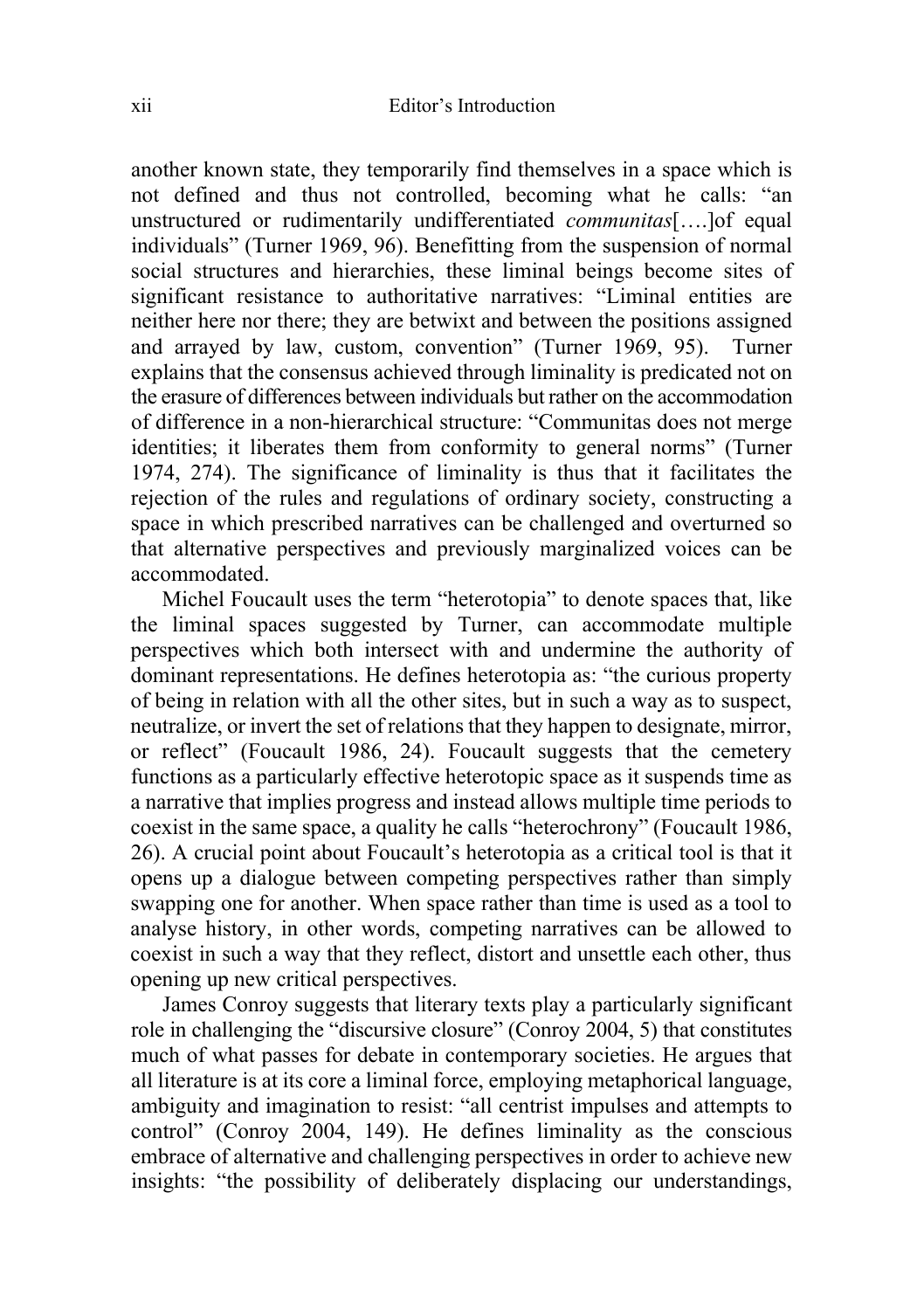beliefs and ideals[….]outside the realm of others, or indeed our own, sociopsychological (and numerical) containment in order to view them afresh" (Conroy 2004, 7). The ideal reader thus occupies an "interstitial" position: "between categories, on the margins, neither at the centre nor on the outside" (Conroy 2004, 8). The chapters in this book examine the various uses of liminality in a wide variety of literary texts, paying particular attention to the ways in which liminal spaces facilitate the construction of alternative perspectives, resisting the imposition of monolithic narratives and constructions of past and present societies by facilitating the exchange of ideas and insights.

#### **Section 1: Liminal Spaces and Social Critique**

The chapters in the first section of this book all examine the use of liminality as an interrogative approach to historical narratives and traditions. In the liminal spaces of the cemeteries, monolithic interpretations of history are challenged and undermined. Many of the chapters in this section are set during historical periods of crisis, such as in the aftermath of wars. The authors use the liminal spaces and iconography of their cemetery settings to invite a re-examination of dominant readings of history, allowing the stories and voices of the silenced and marginalized to be heard.

Aoileann Ní Éigeartaigh assesses George Saunders' use of a Civil War cemetery in *Lincoln in the Bardo* (2017) to critique the simplistic, exclusionary narratives favoured in contemporary populist discourse, which are predicated on division and the silencing of alternative perspectives. The cemetery, through its suspension of hegemonic narratives of time, invites its inhabitants to occupy a liminal space in which they can cooperate together, developing empathy for each other's viewpoints, thus suggesting a means of moving America beyond the racial discord that has prevented it from fulfilling its founding promises of social harmony and equality for all.

Matthew Grinder makes a similar argument about the use of graveyards in American literature to facilitate a critique of American exceptionalism. He analyses Sherman Alexie's short story, "Ghost Dance", which challenges hegemonic narratives of history that glorify the settlement of the landscape by white Americans largely through absenting accounts of the violence inflicted on Native Americans. Grinder argues that by critiquing this unbalanced view of history cherished by mainstream Americans, Alexie forces the reader to confront the violent reality of building the nation, inviting them to enter into a dialogue that could lead to the breaking of cycles of racial violence.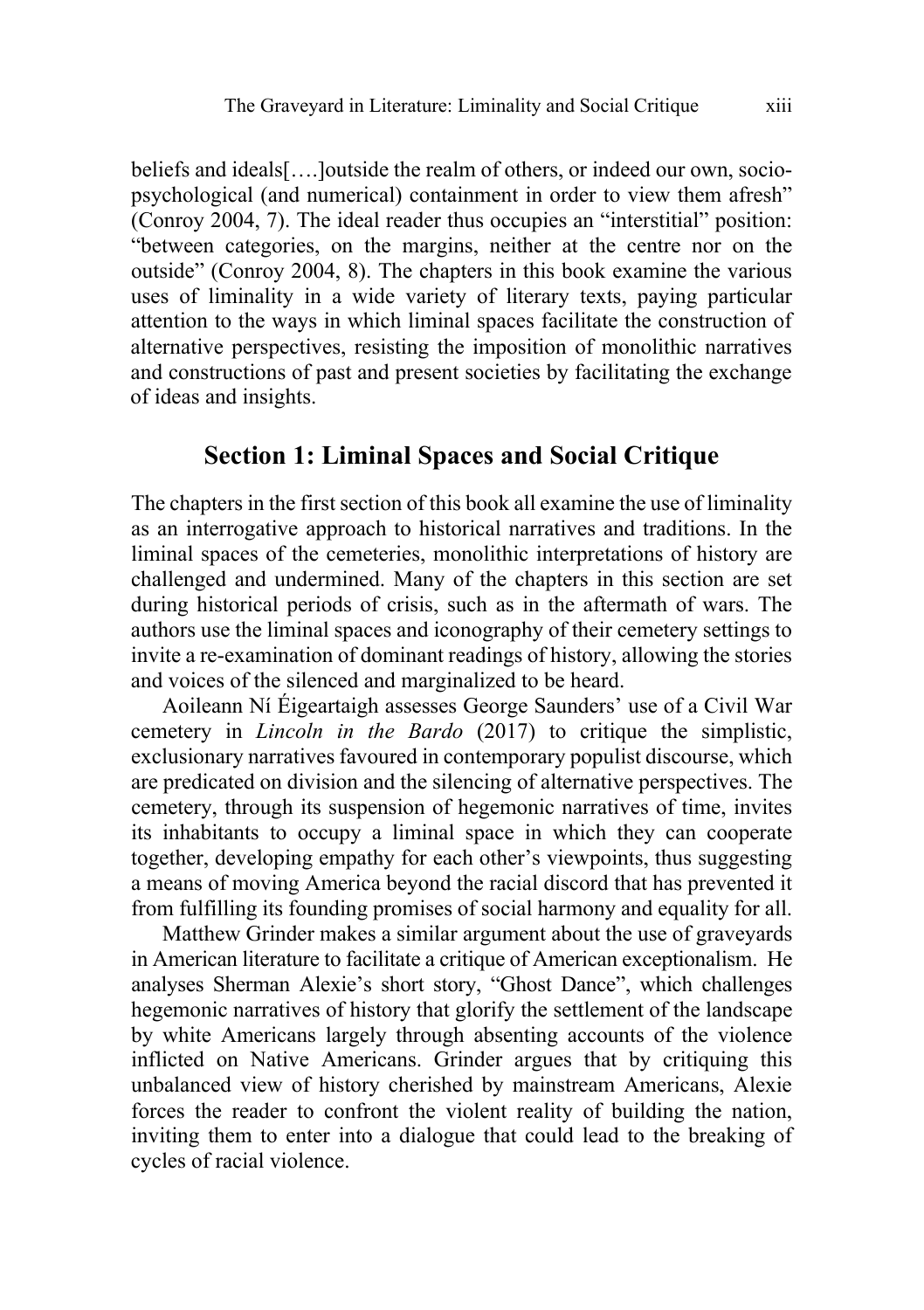Jayson Althofer examines Gothic-inflected graveyard scenes present in Friedrich Engels' *The Condition of the Working-Class in England* (1845), arguing that Engels draws on the image and language of the undead to uncover and challenge lethal components and consequences, chains and crises, of bourgeois hegemony. The critique of capitalism developed by Engels and Karl Marx, he suggests, constitutes an exposé of the legions of workers who have been worked to death and haunt official society. "Gothic Marx", as assessed by Althofer, explores liminal spaces and illuminates liminal bodies to critique the thresholds, boundaries and limits created and contested by class division and conflict in bourgeois society.

Setara Pracha's reading of Daphne Du Maurier's short story "Kiss Me Again, Stranger" (1952) focuses on the use of the graveyard as a trope for interrogating wartime values and behaviour. This liminal space, she argues, enables transitional figures to express an alternative take on nationalist fervour, as they cross the threshold into the domain of the dead: a place they only narrowly avoided occupying themselves. Among the graves, the characters skirt around issues of war and loss, hope and love, as the author interrogates British values, highlighting the dangers of patriotism and selfdeception. Responsibility, Pracha suggests, is the underlying theme in the story which plays with the slippery notions of accountability, liability, duty and power, allowing the author to express an undercurrent of anti-war sentiment, giving voice to those directly affected, but nonetheless unrepresented, in the broader cultural narrative.

Annelies Augustyns conducts a literary analysis of diaries and autobiographies written by Jewish residents of Breslau, the former capital of Lower Silesia, during the Nazi regime. With the seizure of power by Hitler, the Jews were deprived of their normal lives, losing their jobs, restricted in their movements, subject to attack on the streets. It was only within the confines of the Jewish cemetery that they managed to find a sense of community and, paradoxically, a mode of "normalcy". In this context, the Jewish cemetery became much more than just a liminal place in the literal definition of the word as a transitory place between life and death. Augustyns focuses on how the cemetery became an important transitory dwelling place where a different reality could be found and alternative perspectives facilitated.

Steve Danziger also assesses the use of literary texts to confront the often unspoken horrors of the Jewish Holocaust, arguing that the profusion of comic books set in graveyards and replete with skeletal imagery constitutes a form of post-Holocaust literature. Replacing the straightforward heroism and war propaganda of popular superhero comic series, the texts examined by Danziger center on themes of violence and retribution. He argues that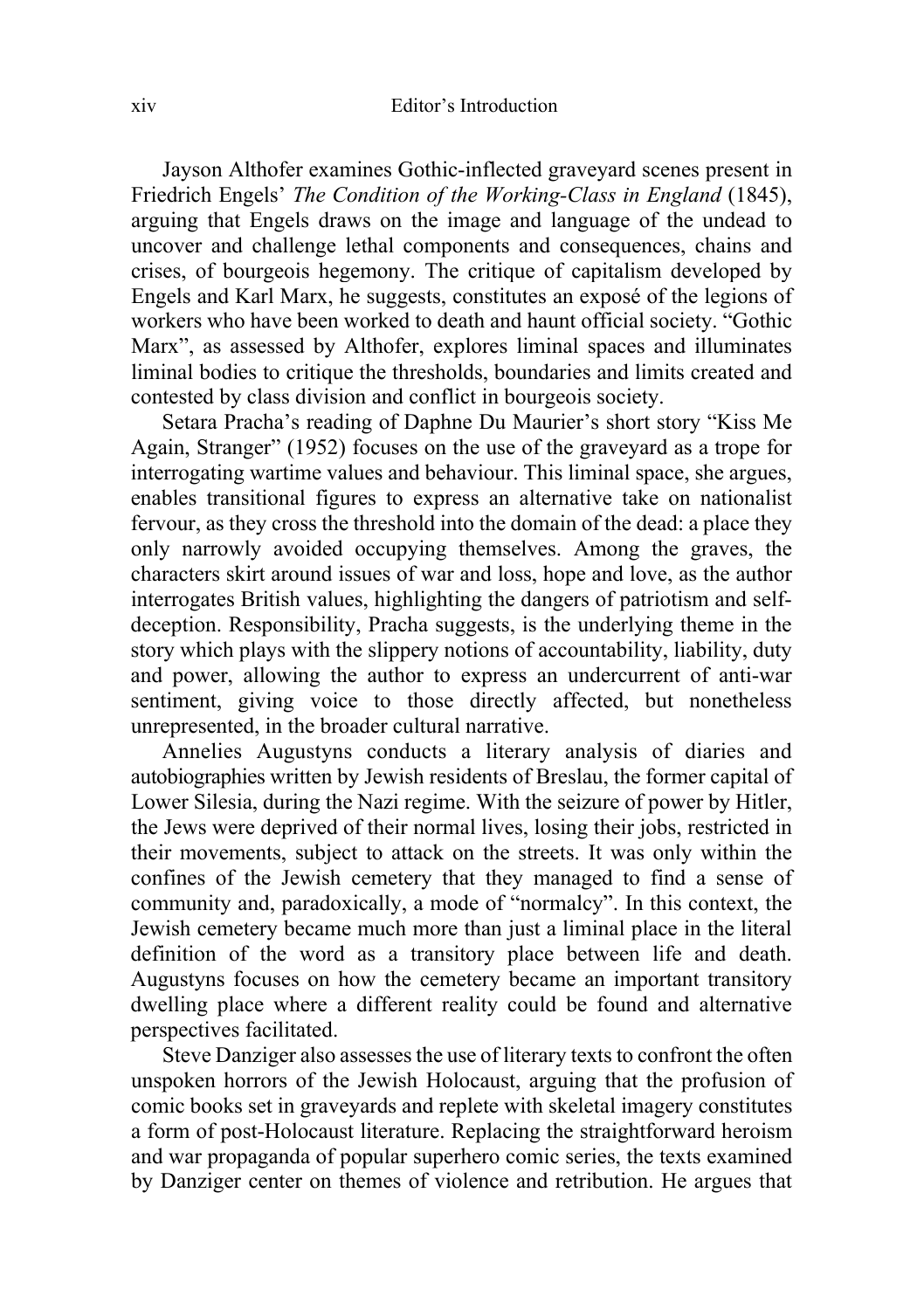the more macabre forms of storytelling gained tremendous momentum in the years after the Nuremberg trials, as the proliferation of atrocity photos caused many to reassess human nature's infinite potential for depravity, let alone how to represent it. He argues that the reverberations from the testimonies presented at Nuremberg, which included horrifying photographs from the concentration camps, can be seen in the unconventional imagery and storylines of the comic books, in which from 1947-1954, thirty companies produced 1371 issues in 110 titles reflecting the dark turn of the American collective unconscious.

Ayesha Latif examines how the burial grounds in the narratives of Arundhati Roy's *The Ministry of Utmost Happiness* (2017) and Elif Shafak's *10 Minutes 38 Seconds in This Strange World* (2019) reveal larger political and social tensions. The bodies in these graveyards disclose deeply embedded hierarchies and structures of capitalist societies, with a particular focus on the exclusion and thus invisibility of those perceived as deviant. As the queer, the prostitutes and the illegal immigrants depicted in the novels unsettle the structural arrangements, the authorities work to disenfranchise them, banning them from even the fundamental right to a place of burial. However, in the spirit of *communitas* as defined by Victor Turner, many of the characters seize agency from the authorities, cooperating together to celebrate their individuality and burying their dead in a significant symbolic act of resistance to the cultural norms.

#### **Section 2: Heterotopias: The Graveyard and the Family Home**

The chapters in the second section of the book examine the interconnected spaces of the graveyard and the family home. Many of the texts analyzed feature ghostly choruses of those who were disenfranchized during their lifetimes and are now refusing to transition to the afterlife, determined instead to remain in the liminal space so that their frustrations and anger can finally be voiced. Fionntán De Brún notes that ghosts are often used in literature to signify dispossession or wrongful disinheritance, the liminal spaces they occupy serving as a warning that: "the past cannot be relinquished but rather, lingers and erupts in the present" (De Brún 2013, 25). Images of entrapment are commonly used to articulate the inscription of characters within dominant ideologies and social practices, but the authors also hint at resistance and transcendence, often through the undermining of the very language and generic structures in which the texts are written.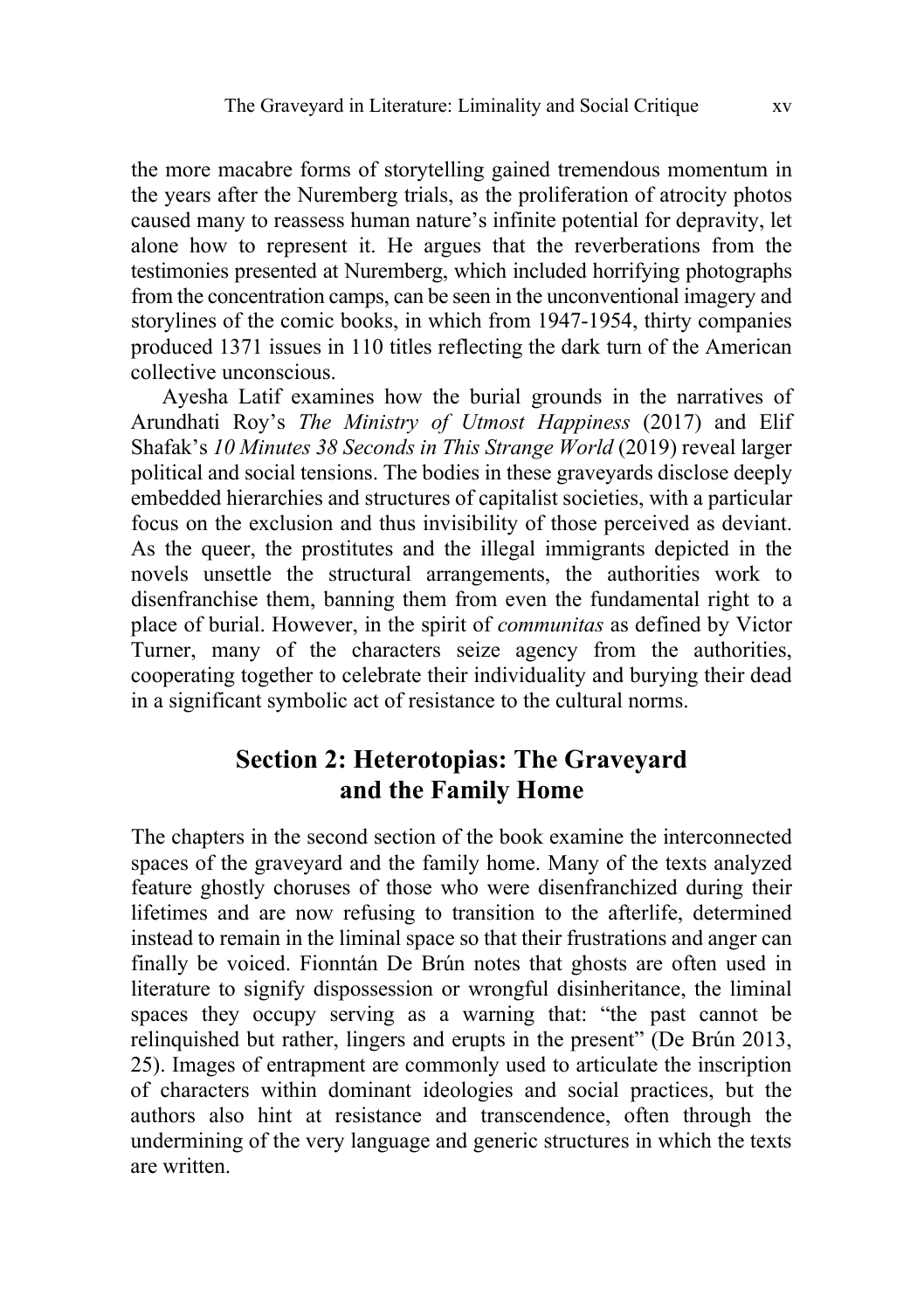Aoileann Ní Éigeartaigh reflects on the resonances that link texts by Irish writer Máirtín Ó Cadhain and Mexican writer Juan Rulfo, both of whom are highly critical of the economic and political strategies followed by their respective governments in the aftermath of Civil Wars. They use the spaces of the graveyard as a site of critique, enabling the dead to exploit their ongoing proximity to the world of the living in order to voice their insiders' perspectives on its failings. The characters not only refuse to move on to the afterlife–itself an extremely controversial act in two strongly Catholic countries–but hang around close to their former homes to complain about the leaders that let them down with their economic mismanagement and corruption.

The use of the voices of the dead to challenge authoritative narratives is also the theme of Danielle Pelonquin's chapter which examines the role of the American Dream in constructing a mythology of small-town America predicated on perfection and harmony. She argues that Edgar Lee Masters and Thornton Wilder use their depictions of life in the idyllic American rural town to expose its dark under-belly. Their characters sacrifice their dreams and ambitions to the metanarrative of American progress, realising only after death that loyalty to the community at the expense of one's individuality can only ever lead to entrapment.

Basundhara Chakraborty also explores the role of the rural graveyard in her examination of Willa Cather's *O Pioneers!* She argues that the graveyard is one of the most significant motifs in Cather's oeuvre, and is used in *O Pioneers!* to unify many of her trademark themes including the glory of youth, nostalgia, the elegiac mood, love, loyalty, kinship, dreams, hopes and the pioneer spirit. The graveyard in this novel serves as a gulf between life and death, inviting the survivors to remember their deceased loved ones and at the same time realise how worthy a treasure life itself is. It helps the characters to cope with death by serving as a place for reflection and realisation. The peaceful country graveyard thus transcends the immediate and becomes the image of hope and faith.

Christopher Cusack explores the use of the Catholic graveyard in late nineteenth century Irish North American fiction, arguing that it often functions as a space where diasporic identities can be explored, consolidated, interrogated and remodelled. Focusing on four nineteenthcentury Irish American and Irish Canadian novels, by John Boyce, Mary Anne Sadlier, Peter McCorry and John Talbot Smith, he analyzes the Catholic graveyards as spaces where cultural memory and identity are reconfigured. They constitute liminal spaces not just between life and death, but also between conceptualisations of "home" and the social and material realities of transatlantic relocation.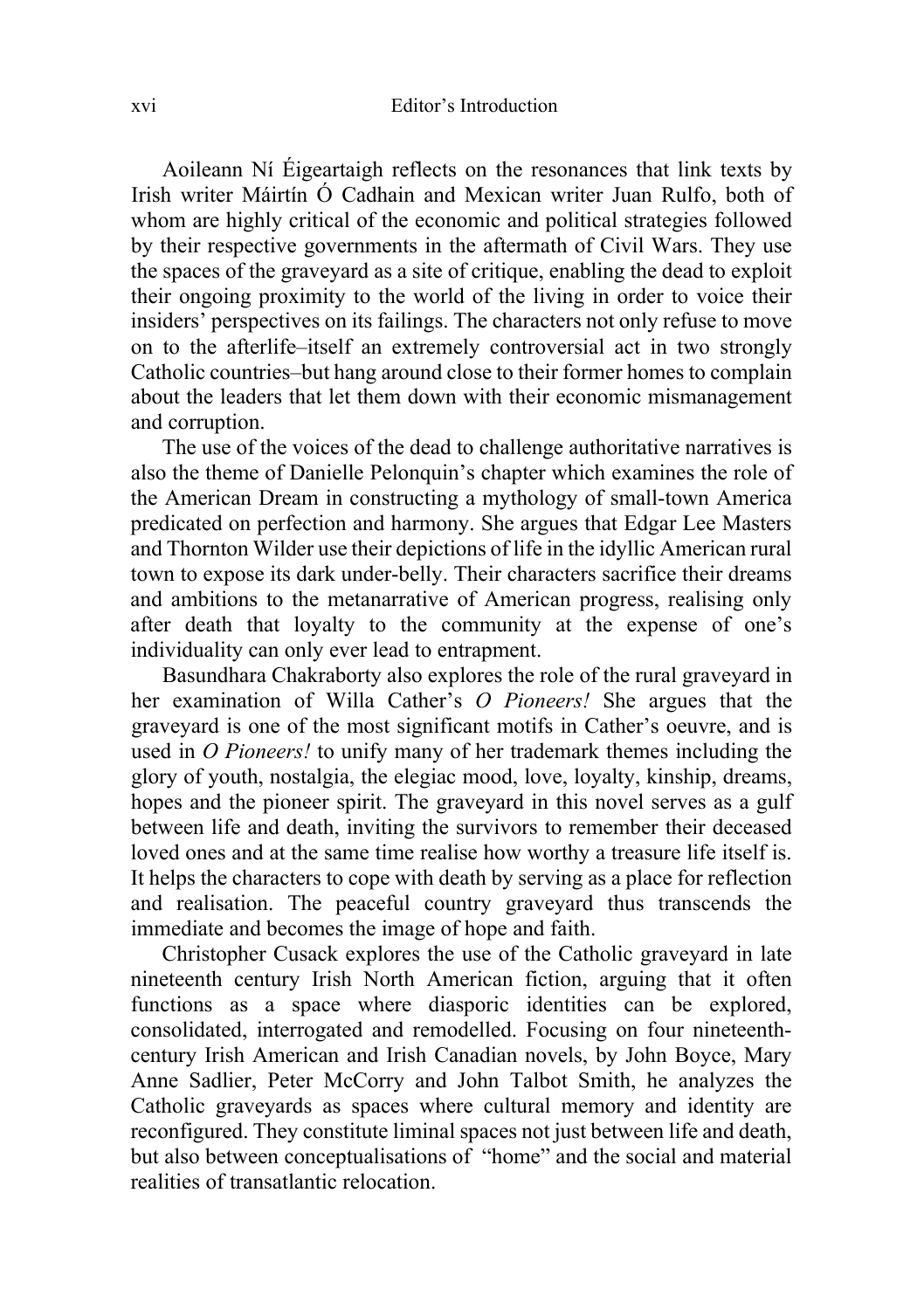Marine Galiné's exploration of Gerald Griffin's "The Brown Man" (1827) suggests a significantly darker literary use of the rural graveyard. She argues that through his depiction of body horror, cannibalism and the grotesque, Griffin aptly transcribes an accurate social reality into a gothic tale. His particular focus is on the repression of women, both in Irish society and in gothic fiction. Galiné argues that the liminality of the graveyard spaces in the story extends to permeate the whole narrative and applies to Griffin's writing itself, folkloric tales being themselves liminal forms of writing. "The Brown Man", she suggests, is a narrative about ambiguity (generic, gendered, social) which gleefully deconstructs readers' expectations in the same way as it deconstructs the apparent stability of female bodies and Irish spaces. From liminal, it becomes liminoid (innovative, experimental) and reformulates old elements in new patterns.

Anne Erickson assesses Neil Gaiman's use of liminality in *The Graveyard Book* to reveal a more inclusive and informed perspective on reality, one that empowers autonomy and responsibility. She examines the liminal spaces in which the novel is set and the liminal figures who occupy them, suggesting that they are used by Gaiman to embody a range of alternative identities and values. Erickson also argues that the novel itself occupies a liminal literary space in its straddling of several different genres, assessing the impact this challenge to conventional categorization has on the experiences of its intended readers and demonstrating the power in liminal genres.

The final chapter in this section examines the persistence of the tropes of the graveyard and the family home in contemporary Irish literature. Focusing on the novels of Sara Baume, John Singleton employs the Heideggerian concept of "thrownness", denoting the arbitrary or inscrutable nature of *Dasein*, to analyse the paralysis that often overcomes the protagonists as they face futures that appear to them to be uncertain and threatening. The past, by contrast, appears fixed and static, comforting in its unchanging certitude. The anguish triggered by their thrownness causes Baume's characters to withdraw from the inhospitable living world, the objectifying gaze of the Other and into secluded domestic spaces. Baume's protagonists believe these spaces are a sanctuary where they can dwell securely, spared from anguish. This removal from the living world, however, sees protagonists interred amongst the remnants of the dead. Such dwellings fail to offer sufficient protection and ultimately serve only to deepen their anguish.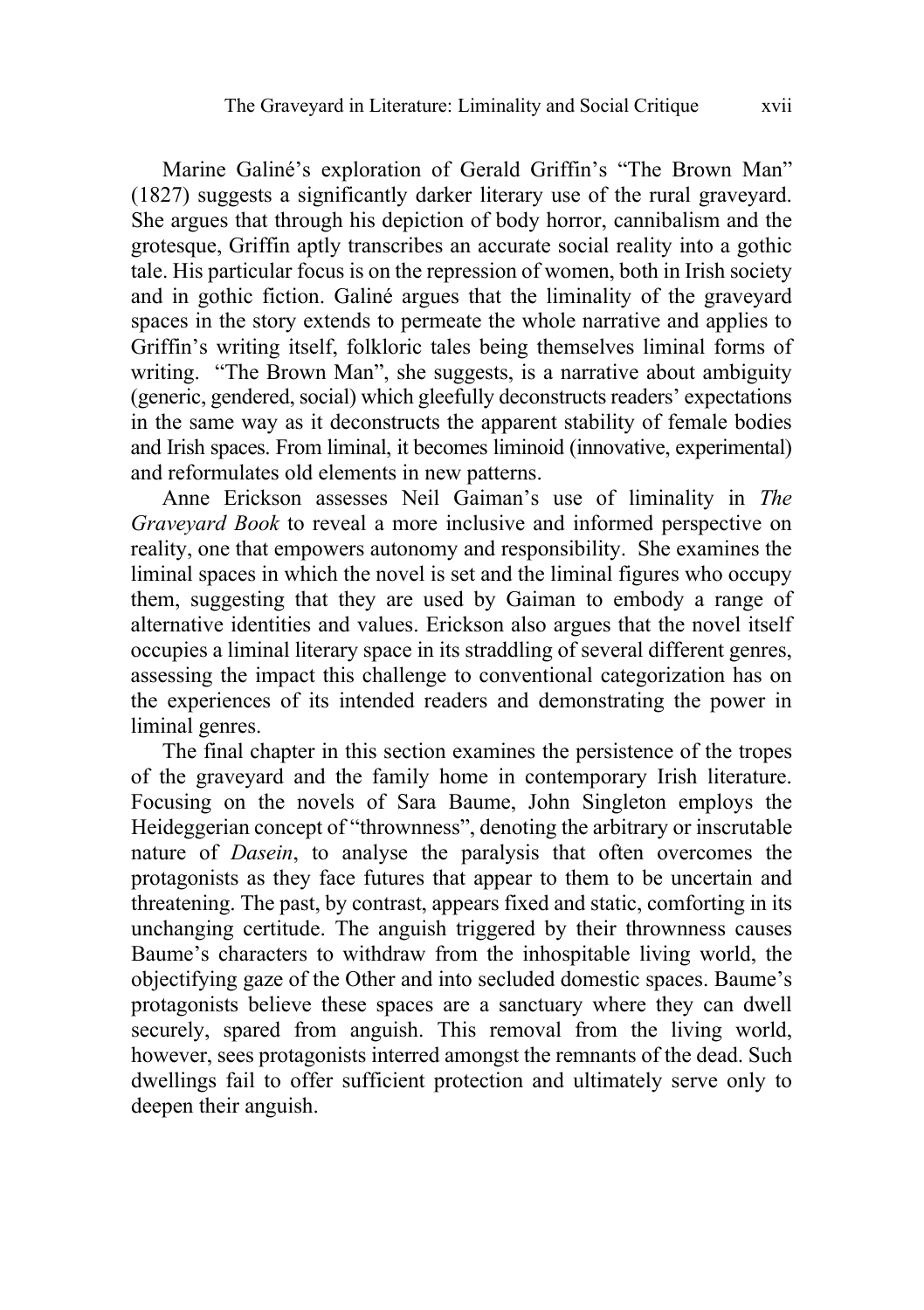#### **Section 3: Performing Grief: Sites and Spaces of Commemoration**

The chapters in the third section of the book focus on the performative aspects of grief, burial and commemoration. Graveyards in the texts become spaces in which grief can be articulated and traumas, both personal and communal, can be confronted and thus overcome. The link between literary and material monuments to the deceased is explored, both in written texts that insist on drawing audiences into liminal spaces so that they become part of the performance of grief, and in the physical spaces of cemeteries in which societies perform their shared values into being.

Aoileann Ní Éigeartaigh analyses Doireann Ni Ghríofa's *A Ghost in the Throat* (2020), which reflects on the author's emotional connection with Eibhlín Dubh Ní Chonaill, author of Ireland's most famous *caoineadh* or lament, *Caoineadh Airt Uí Laoighre*, a vibrant and passionate expression of grief composed after the murder of her young husband in 1773. Ní Ghríofra describes herself as haunted by both the anger and heartbreak suffusing the text, as well as the ephemeral presence of its author, whose life and identity have long been forgotten. Determined to honour Eibhlín Dubh's vibrant, passionate voice, she embarks on a project of repossession, pursuing her ghost through the liminal gaps she perceives in both the landscapes she once inhabited and the words she has left behind. By attending closely to the information embedded in the soil, and allowing the complex etymology of language to reveal its secrets, Ní Ghríofa immerses herself in a liminal space within which she hopes an alternative narrative of the past will reveal itself, enriching her own perspectives with its ghostly echoes.

Fiona Fearon considers the long tradition of ghostly figures in Irish theatre, suggesting that the incorporation of the voices of the dead offers a particularly incisive way to challenge dominant narratives and official memory. Focusing primarily on two experimental plays, Pat Kinevane's *Silent* (2011) and *Pals* (2015) performed by theatre company Anu, her chapter assesses the ways in which the voices of the dead have been recognised and incorporated into the narrative through the use of oral history, testimony and performance. A key theme in the chapter is that of commemoration and the choices made about whom and what a society will remember. Focusing on the theatre as a liminal space, in which audiences are suspended between past and present, she suggests that it is the performative aspect of the plays and the capacity of the actors to embody the voices of the dead that gives them the extraordinary power to force audiences to confront sometimes unsettling elements of the past.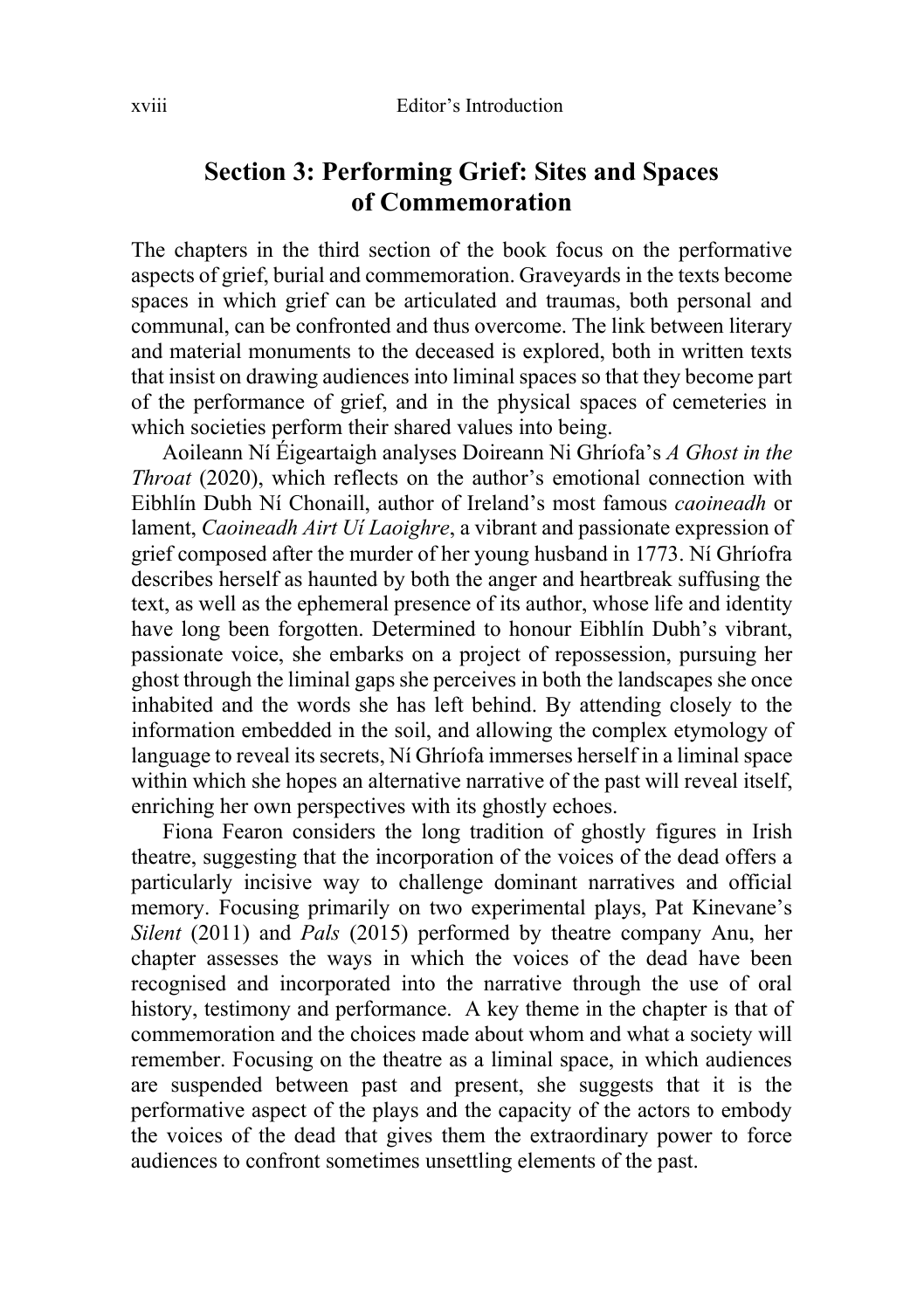Lucia Toman argues that in its contemplations of life after death, George Saunders' *Lincoln in the Bardo* (2017) explores the notion of liminality on both a conceptual and a formal level. Situated at the limits of the known and the knowable part of human life, the story captures the transitional experience of acknowledging and accepting death, whether one's own or that of a loved one. To narrate the unnarratable, she suggests that the novel itself stands at the cusp of fictional and factual narration, suspended between a real-life space and time and an imaginary space of unverifiable ontology. This chapter analyzes the conceptual notion of liminality employed in the novel, tracing the ways in which liminality permeates the storytelling and exploring the limits of narrative (un)reliability.

Kübra Vural Özbey reads William Shakespeare's *Hamlet* through the lens of van Gennep's tripartite structure of rites of passage, arguing that the play thrusts its protagonist into a number of liminal spaces designed to facilitate his transition from adolescence to adulthood, from rightful heir to king. Focusing on a number of symbolic and physical graveyards present in the play, the chapter traces the process by which Hamlet resolves his liminal self and claims his royal power. Özbey argues that the play has an additional restorative agenda in its use of the protagonist's liminality to offer an implicit criticism of Elizabeth I's failure to resolve the succession problem.

Dominic Nah, Gayathrii Nathan and Benjamin Chew examine the expressions of grief and resistance against the bureaucracies of death in Singapore, through a comparative analysis of *Boom* (2008) by Jean Tay, *The Coffin is Too Big for the Hole* (1985) by Kuo Pao Kun and *The Untitled Funeral Play* (2012) by Luke Vijay Somasundram. They suggest that these sites and actions of grieving, burial and reburial can be read as societal microcosms of intergenerational and interreligious tensions, which are further compounded by a bureaucratic interment process that dehumanises and dishonours both the living and the dead. They contextualize the plays within the prevailing dilemma of Singapore's land scarcity and the adoption of pragmatic state policies which limit the time a body can be buried, thus encroaching on bereavement processes. In each play, the audience-reader is placed in a privileged position of comparing competing claims by both bureaucrats and surviving family members presuming to speak on behalf of the dead.

Anxiety about the encroachments of modernizing, urban practices is also the focus of Micheline Hilpert and Amanda C. Estevez's analysis of the American Rural Cemetery Movement of the 1800s. Inspired by the idealization of the rural landscape in the work of the English Romantics, the Movement led to the construction of cemeteries outside the cities, in which the dead could be interred in peaceful settings, which would also offer the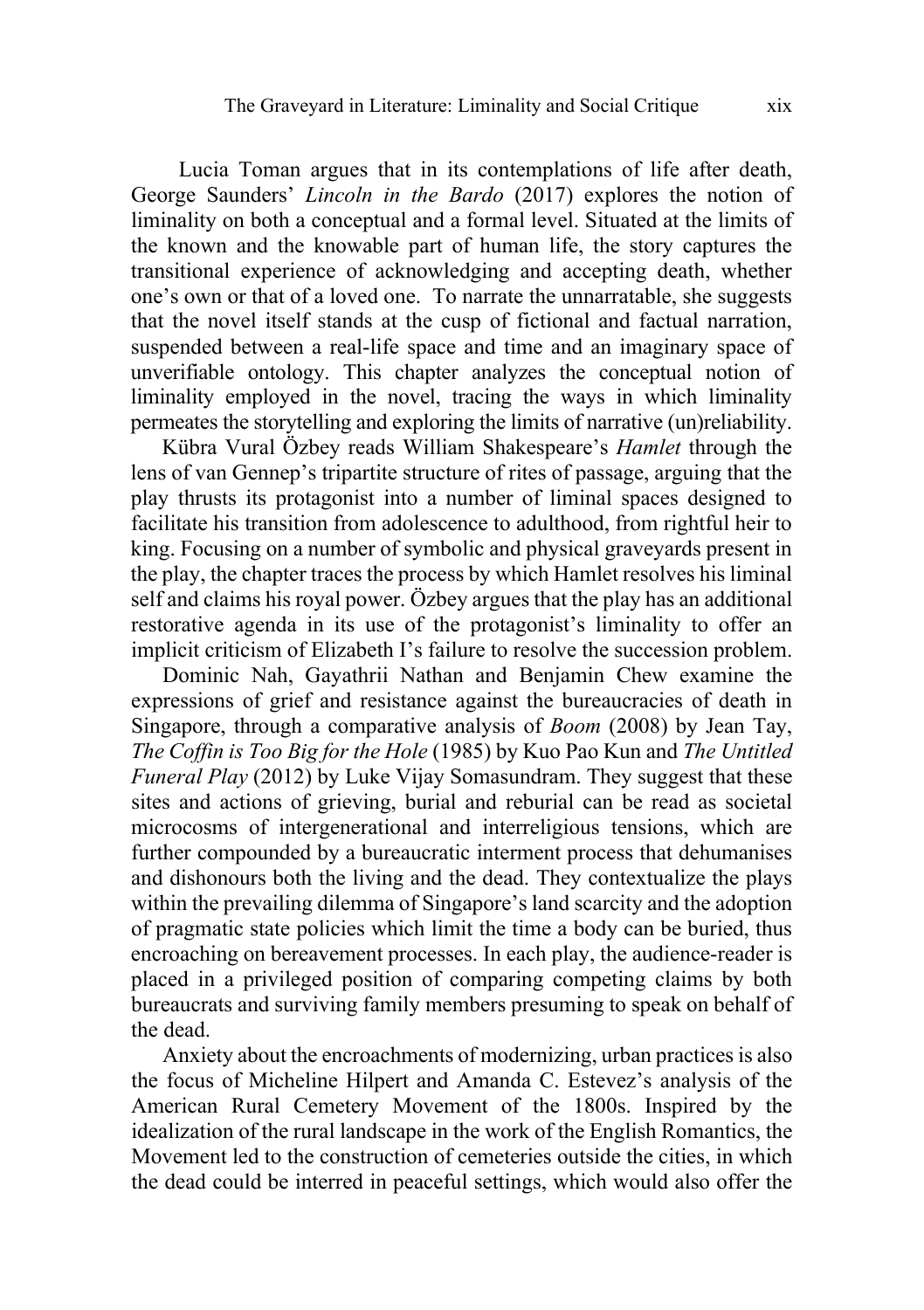bereaved the space to mourn. In the same way as the Romantic writers captured the transitory and ambiguous nature of life, the rural cemetery functioned as a liminal space, where through immersion in nature people were afforded an opportunity to pause and reflect, to meditate comfortably on their melancholy as they visited the resting place of loved ones.

Róisín McDermott's chapter also focuses on the interconnections between material culture and literature that are visible in the form of changing trends in gravestone iconography. Just like a forgotten book, she argues, a forgotten cemetery, or one that has been worn away and lost through time, holds its own cultural sorrow. Just like the great philosophers and writers through time, who would "read between the lines" to create and challenge ideas, an archaeologist can also attempt to unearth the hidden gems of culture created within a graveyard. However, time and weather are not kind to headstones. While literature can be preserved in libraries, our homes and even museums, preserving the information recorded in headstone inscriptions and motifs is a significant challenge, but one that is necessary if cultural practices and values from the past are not to be forgotten. Her chapter explores headstone motifs and their patterns of use in the eighteenth, nineteenth and twentieth centuries in Irish graveyards, in order to ascertain what they can reveal about past societies. The chapter also assesses the use of 3D modelling as a means of recording and facilitating the comparison of widely used headstone motifs. The importance of recording these elements of material culture is demonstrated in the subsequent loss through vandalism of some of the headstone motifs photographed during the course of McDermott's research.

Brittany Reid and Taylor McKee also reflect on the significance of grave markings and epitaphs as sites of commemoration. Assessing the fixation the Romantic poets had with their legacies, their chapter provides a critical reading of Romantic graves as posthumous literary texts, enabling the individuals who lie beneath to be both subject and collaborative authors of their famous last words. Romantic burial sites are thus seen as textual objects housed in haunted libraries. The chapter also considers how Romantic gravesites, private internments, present different or competing narratives from what they term "Romantic grave-sights", public memorials erected in tribute to the lives of Romantic authors. Although the grave-sight is built to preserve the author's life and legacy, the result, they suggest, is a haunting apparition that counteracts the intended function of the gravesite as a private, differentiated and, importantly, *final* resting place. The chapter thus not only approaches the subject of graveyards *in* Romantic literature and literary history but extends the conceit to consider Romantic graves and memorials *as* living bodies of work.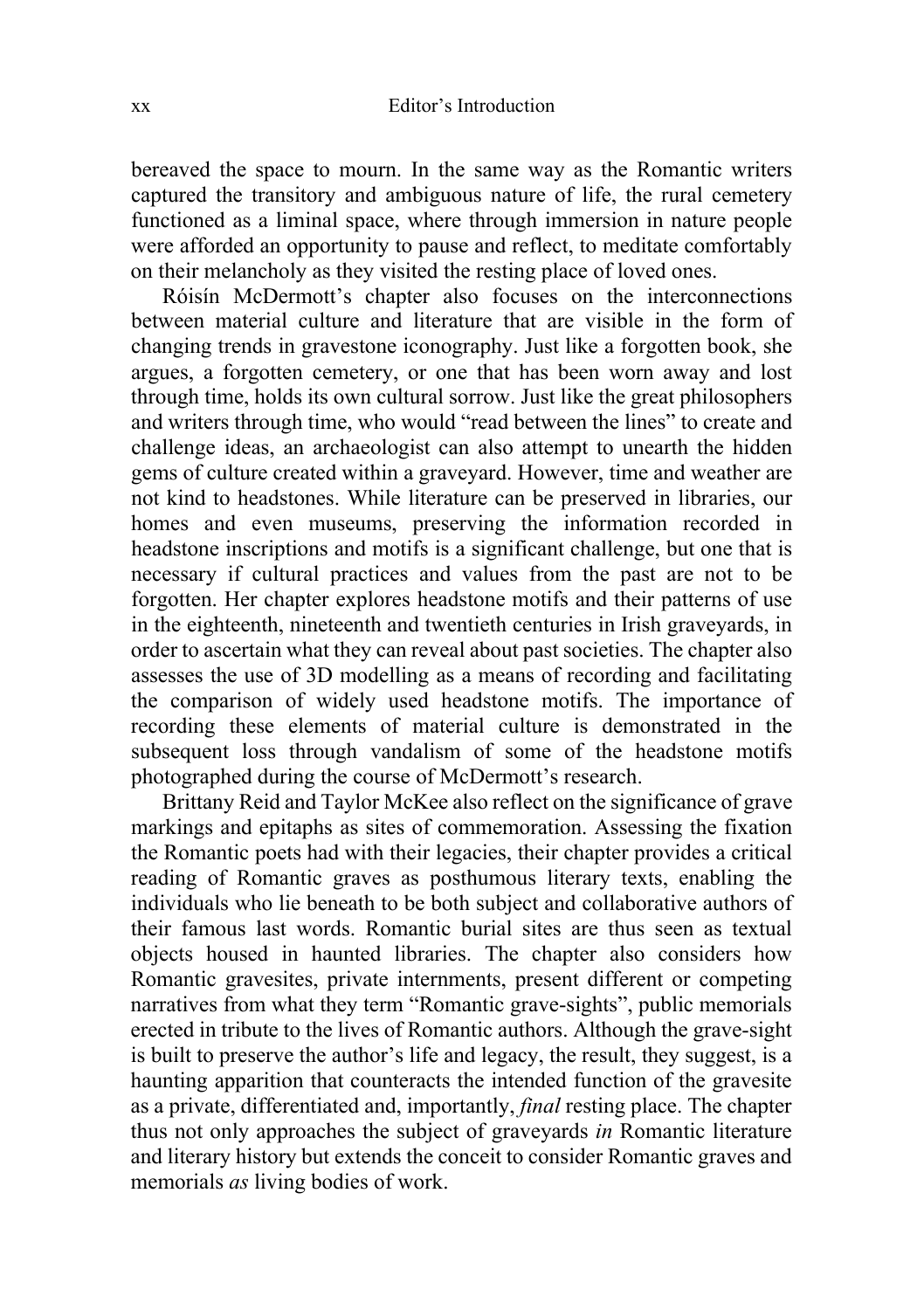The final chapter by Sandra M. Leonard suggests an intriguing connection between the crimes of body-snatching and plagiarism. Leonard argues that this act of bodily appropriation bears a conceptual resemblance to transgressive textual appropriation, particularly plagiarism and piracy, within the nineteenth-century Anglo-American imagination. Although the act of disinterring a corpse and that of copying a passage of text may seem wholly unrelated, or only similar in that they both fall under a larger metaphor of theft, she suggests that both bodysnatching and textual appropriation are conceptually similar in that both infringe upon social boundaries by repurposing the corp(se/us) as object. In both acts, physical body and textual body occupy a liminal space from which enterprising parties have sought to appropriate.

#### **Works Cited**

- Conroy, James C. 2004. *Betwixt and Between: The Liminal Imagination, Education and Democracy*. New York: Peter Lang Publishing Inc.
- De Brún, Fionntán. 2013. "Temporality and Irish Revivalism: Past, Present, and Becoming". In *New Hibernia Review*, vol. 17, no. 4 (Winter), 17- 47.
- Turner, Victor. 1974. *Dramas, Fields, and Metaphors: Symbolic Action in Human Society*. Ithaca and London: Cornell University Press.
- Turner, Victor. 1969. *The Ritual Process: Structure and Anti-Structure*. Cornell University: Cornell Paperbacks Edition.
- Van Gennep, Arnold. 1960. *The Rites of Passage*. Trans. Monika B. Vizedom and Gabrielle L. Caffee. Chicago: The University of Chicago Press.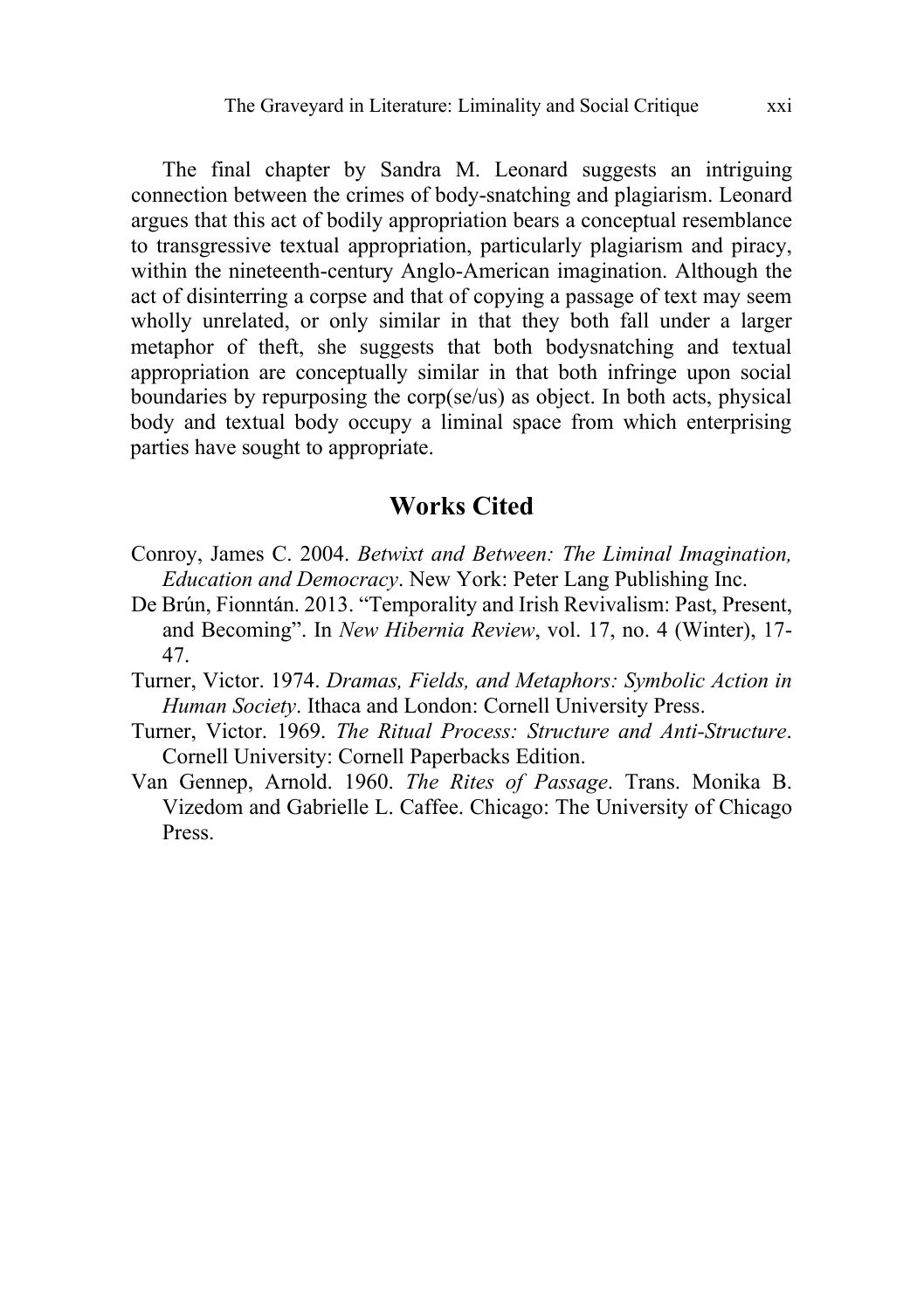### **CONTRIBUTORS**

**Dr Aoileann Ní Éigeartaigh** is a lecturer in English Literature and Culture Studies at Dundalk Institute of Technology. She has published widely in the areas of Irish Literature, American Literature, Feminism and Border Studies, and is the co-editor of three books. In March 2019, she delivered the Annual W.A. Emmerson Lecture on behalf of the Irish Association for American Studies on the subject of "Liminal Spaces and Contested Histories in the Novels of Juan Rulfo and George Saunders". She guest edited a volume of *Messages, Sages and Ages* on "Intercultural Conversations" (August 2020) and has recently published a number of articles on Northern Irish women writers, including Anna Burns and Sinead Morrissey; feminist adaptations of fairytales; and the role of the Humanities during the covid 19 pandemic. She is editor of *Dealga: Irish Journal of Humanities and Social Science Research*, the journal of the Department of Humanities at DkIT.

**Matthew Grinder** teaches college writing and ethics at Central Maine Community College. Currently, Matt is finishing his PhD in literature and culture with a focus on the early modern Native American novel at Union Institute and University. When he is not teaching, researching or writing, Matt can be found traveling with his wife and daughter looking for great adventures and learning new ways of seeing the world.

**Jayson Althofer** is an independent scholar based in Toowoomba, Australia. He works at Toowoomba Regional Art Gallery and has taught courses in English literature and Australian history at the University of Southern Queensland.

**Dr Setara Pracha** is a lecturer in the Department of English at the University of Buckingham. She has studied in the Universities of Buckingham and Toronto, and was awarded the first Ondaatje Scholarship as Fellow at Massey College, University of Toronto, where she specialised in postcolonial literature. She is a fellow of the Higher Education Academy, and her research interests lie in the area of difference: the writing of gender; diasporic literature; and otherness and the uncanny in twentieth-century literature. Her doctoral research was a full-length critical reassessment of Daphne du Maurier's short stories.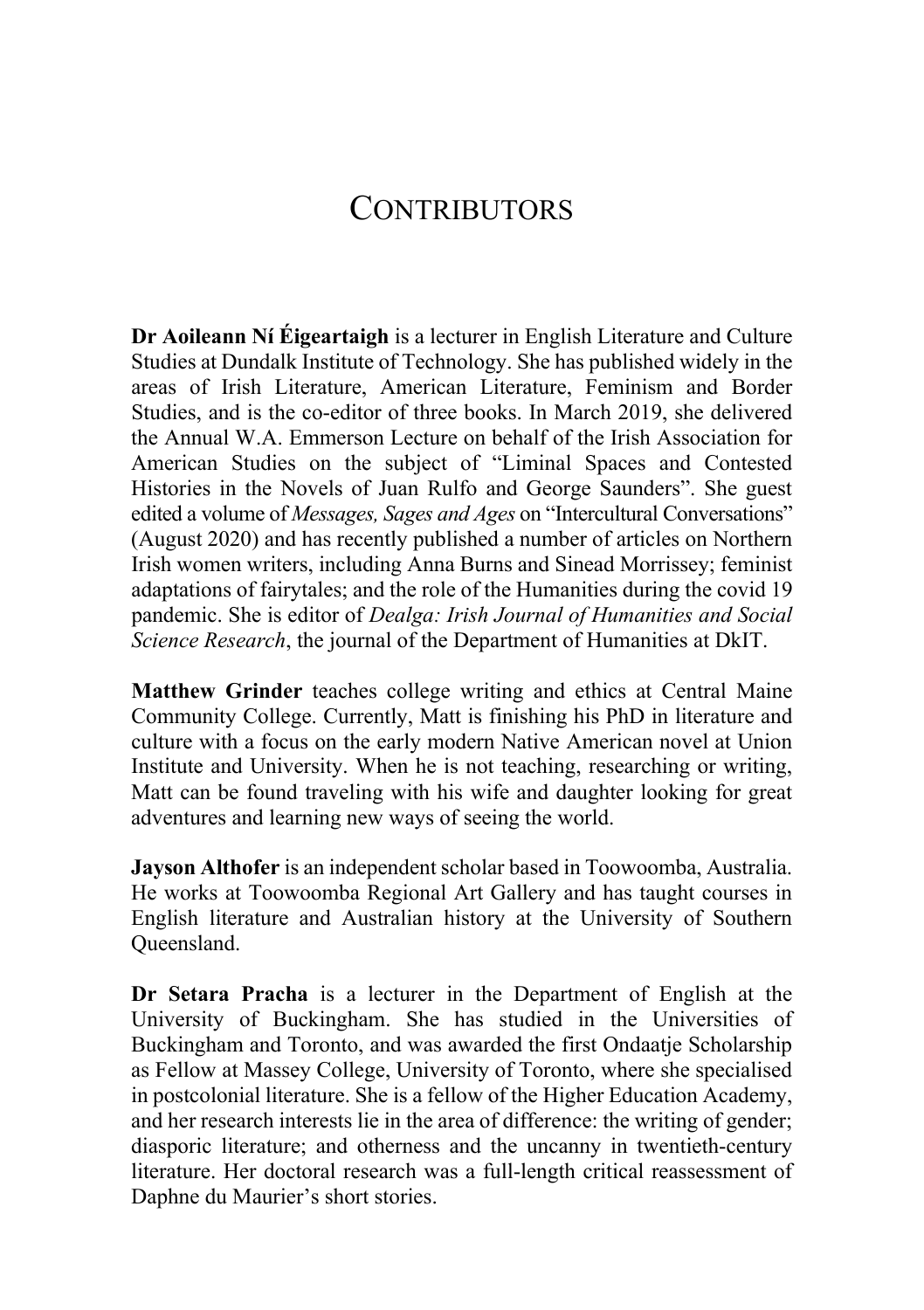**Annelies Augustyns** is a doctoral researcher in literary studies at the University of Antwerp and the Vrije Universiteit Brussel. In her research project entitled "Überall Einengung des jüdischen Lebensraums- Städtische Erfahrung in deutsch-jüdischen Selbstzeugnissen aus Breslau im 'Dritten Reich", she investigates the textual representation of the National Socialist city space and everyday urban experience in German-Jewish autobiographical writing of the city of Breslau (now the Polish Wrocław), which used to be home to the third largest Jewish community in Germany. Her research interests revolve around German-Jewish literature as well as Holocaust literature, Jewish history and culture, autobiographical writing and spatiality. She will be defending her doctoral thesis in Autumn 2021.

**Steve Danziger** is an adjunct assistant professor of English at the New York City College of Technology. His stories, essays and reviews have appeared in various publications including *Fiction*, *The Wall Street Journal* and the *International Journal of Comic Art*.

**Ayesha Latif** works as a lecturer and teaches a range of modules in the Department of Humanities at Comsats University in Pakistan. She is currently working on her PhD dissertation on Vernacular Sufi poetry. Her research draws together indigenous, feminist and postcolonial discourses to explore literary articulations of decolonial and feminist resistance. In addition, she is attempting to translate the work of a lesser-known female regional poet, Piro Preman, into English and incorporating the interpretation into her PhD research.

**Dr Danielle Peloquin** is an adjunct professor at Westcliff College in the College of Education as well as the Instructional Lead Coach at Fusion Education Group. In both venues, she works with and coaches educators on providing an equitable, student-centered learning experience for all students. She holds a Doctorate of Education with a concentration in Curriculum, Teaching and Learning from Northeastern University. Dr Peloquin has taught classes in World Drama, Creative Writing, American Art, Research, College Composition, Communications, Technical Writing, Ethics, Science Fiction, Thriller and Horror, Interpersonal Communication and U.S. Mosaic. She has also developed general education courses at the undergraduate level that utilize an interdisciplinary approach to understanding the complexity of Humanities and Social Sciences in today's culture/society.

**Basundhara Chakraborty** is currently writing her PhD thesis on eighteenth century British women's travel writing, in the Department of English,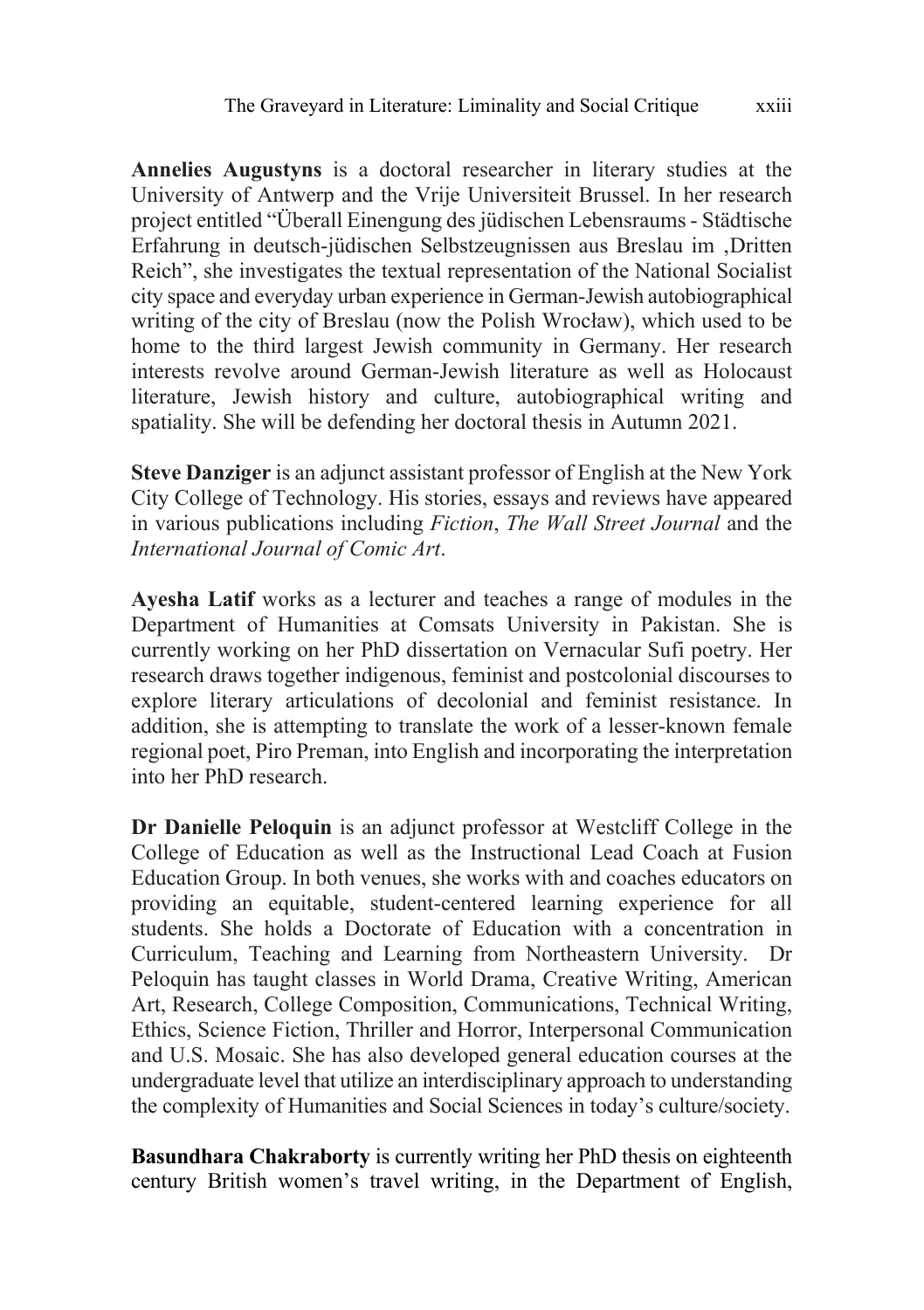xxiv Contributors

Jadavpur University, India. She is also working as a project fellow there. She received her M.Phil in Women's Studies from the same institution. Her research interests include travel writing, feminism, gender studies, Indian writing in English, cultural studies and linguistics. She has published research papers in various national and international reputed journals and also contributed chapters to a number of peer-reviewed edited volumes.

**Dr Christopher Cusack** is a researcher and lecturer at Radboud University, The Netherlands, where he received his PhD (with distinction) in 2018 for a thesis on the literary memory of the Great Famine. His current project focuses on local colour in Irish American and German American writing. He is the author of a wide range of articles and chapters on the Famine and the Irish diaspora, and has co-edited three books. He is also the editor of a special issue of *Religion & Literature* on religion and identity in Irish American literature. He frequently reviews books on Irish topics for *The Irish Times* and the *Times Literary Supplement*.

**Dr Marine Galiné** holds a PhD in Irish studies from the University of Reims Champagne-Ardenne (France) which focused on the representation of women in nineteenth-century Irish gothic literature. She is also interested in the evolution of the gothic in literature and art. She has published on William Carleton's "Wildgoose Lodge" (1833), hysteria in the Irish Gothic mode, Charles Robert Maturin, Joseph Sheridan Le Fanu and Guillermo Del Toro's *Crimson Peak* (2015).

**Dr Anne K. Burke Erickson** is Assistant Teaching Professor at Drexel University. Her doctoral research focused on the role of the post-colonial Irish short story. Subsequent research culminated in presentations at conferences such as MLA, the International Conference on the Short Story, American Conference for Irish Studies and various English Associations. Her publications include essays on popular culture and children's literature, as well as business writing cases.

**Dr John Singleton** teaches English, Irish Studies and Creative Writing at the School of English and Creative Arts in the National University of Ireland, Galway. He studied English and Music as an Undergraduate and completed the MA in Anglo-Irish Literature and Drama. In 2020, he was awarded his PhD from NUI, Galway. His doctoral thesis explores the topopoetic production of space in John McGahern's novels. It examines changing presentations of space, particularly domestic space, and questions how the specific socio-cultural context of each work is related to the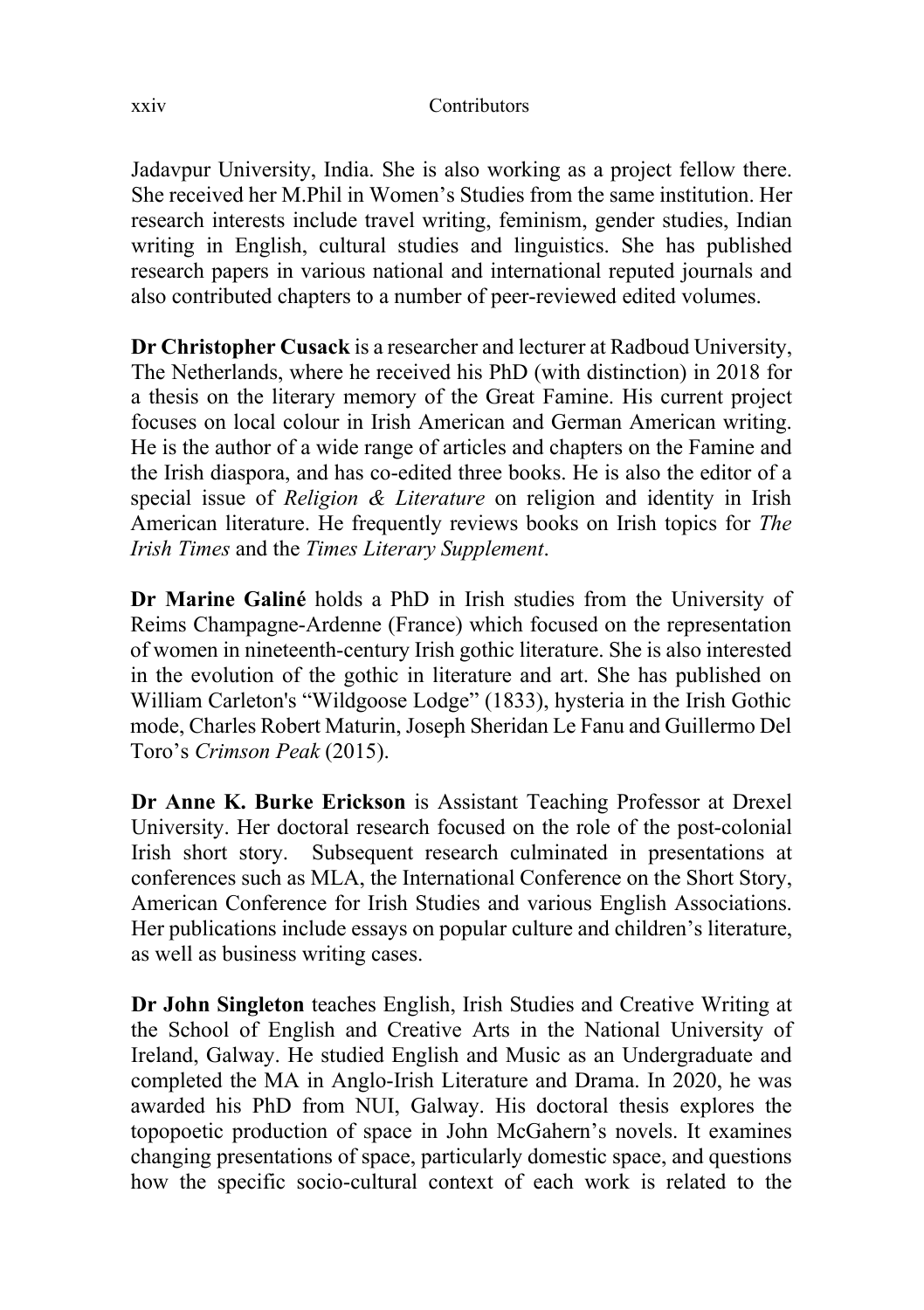narrative form and vision. More recent research considers how contemporary authors, writing within submerged local contexts, have responded to transnational issues since the 2008 global financial crash: globalisation, climate change, the internet, terrorism, pandemics, fake news, social and political polarisation. John has published in the *Irish Studies Review*, the *Review of Irish Studies in Europe* and in NPPSH Reflections.

**Dr Fiona Fearon** is a Lecturer in Drama and Theatre Studies at Dundalk Institute of Technology, Ireland. Her principal areas of interest are audience and performance studies, and she has published on audience ethnography and the performance of grief in contemporary society. Recently she has been working on the Irish Theatre and grief in early twentieth century Ireland and working class performance culture in County Louth from Home Rule to the Free State. She is currently working on a forthcoming monograph, Dundalk in Revolution: Cultural Life in Dundalk 1898-1923. Fiona is also convenor of the Dorothy Macardle Annual Lecture in Arts and Humanities at DkIT. Fiona is a former member of the executive committee of the Irish Society for Theatre Research, and convenor of the ISTR New Scholar's Prize 2012 and 2013. She completed her PhD in December 2007 at the University of Sheffield on The Selection, Production and Reception of European Plays at the National Theatre of Great Britain, 1963-1997.

**Lucia Toman** is a PhD researcher at the International Graduate Centre for the Study of Culture at Justus Liebig University of Giessen, Germany and University of Bergamo, Italy, where she studies the transformations of the phenomenon of narrative unreliability in contemporary literary fiction within the post-truth landscape. She attained her MA in Comparative Literature and Literary Criticism from Goldsmiths, University of London in 2018. Her research interests further include the aesthetics of literary Postmodernism, famous literary journeys, and literary explorations of the limits of language.

**Kübra Vural Özbey** is Research Assistant at Hacettepe University. She was a Fulbright visiting scholar at the University of Illinois at Urbana-Champaign between January 2021 and October 2021. She has published on Irish and British drama. Her current research examines liminality in Shakespeare's plays.

**Nah Dominic** is a PhD student at the National Institute of Education, Nanyang Technological University in Singapore, examining student responses to Literature pedagogies in Singapore schools. An alumnus of the University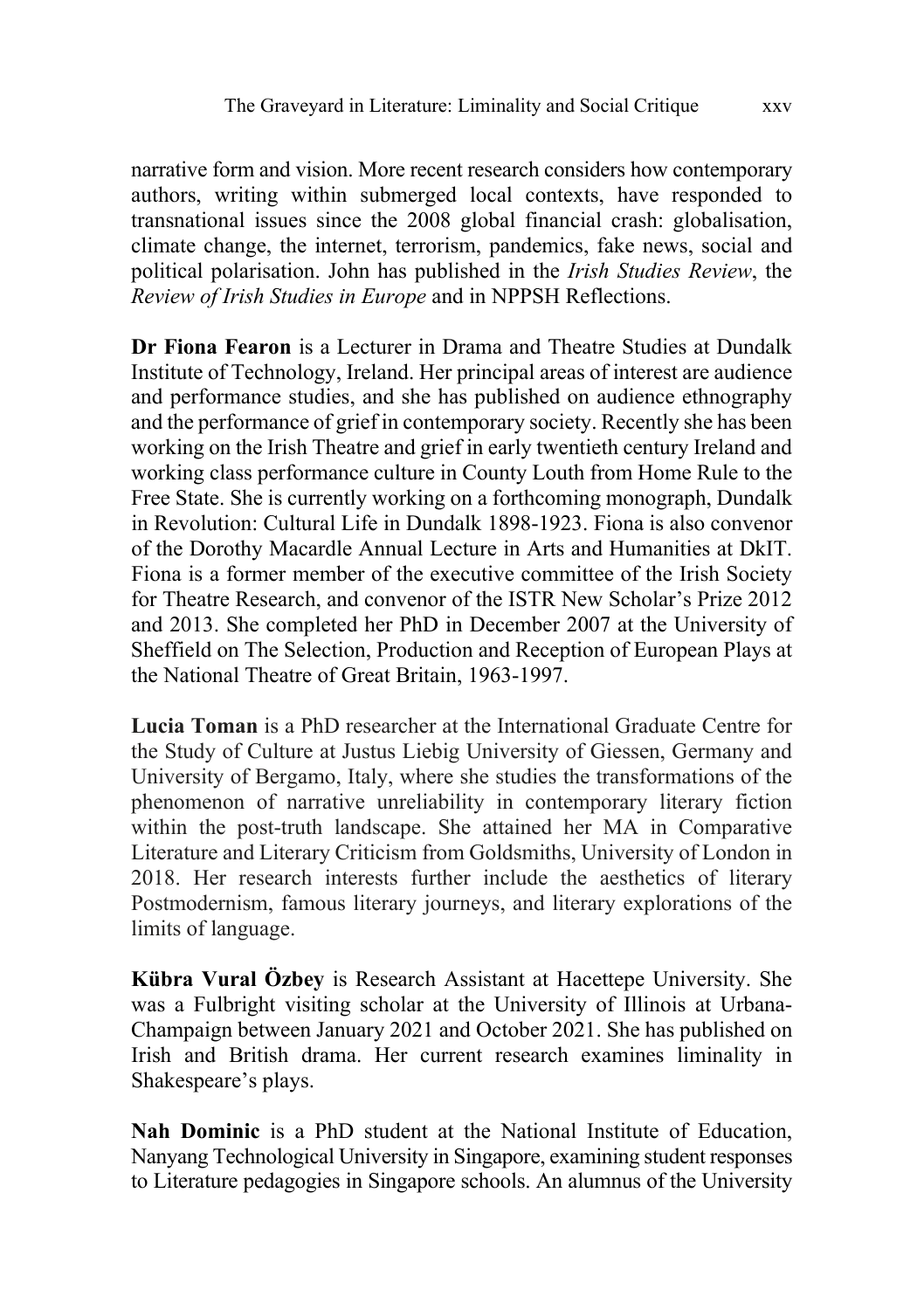of Warwick (M.A. in World Literature / B.A. in English Literature), his research interests range across Literature education, materialist approaches to World Literature, Singapore Literature and dramaturgy.

**Gayathrii Nathan** (M.Ed./B.Psych.) is an educator and an independent researcher. She teaches upper secondary and tertiary English and English Literature. Her research interests lie in the intersection between education, culture and the media.

**Benjamin Chew** is an undergraduate majoring in English Literature and minoring in Southeast Asian Studies at the National University of Singapore. His interests reside in contemporary world literature and graphic novels.

**Micheline Hilpert** is an Archaeology Research Aide with the Florida Public Archaeology Network. She graduated in 2011 with an M.A. in Anthropology from Florida Atlantic University and an M.A. in Comparative Studies: History/Political Science from Western New Mexico University in 2018. She now works as an adjunct professor of Anthropology and History at Palm Beach State College, Boca Raton and is pursuing her Comparative Studies PhD at Florida Atlantic University, focusing on cemetery studies.

**Amanda C. Estevez** is an adjunct instructor of introductory writing courses at Miami Dade College and Florida International University. She received her M.A. in English Literature at Florida International University in 2019, and is currently pursuing her PhD in Comparative Studies from Florida Atlantic University. Fascinated with themes of love, beauty and death, her primary research focuses on the works of English Romantic poets, like John Keats, and issues surrounding the perception and construction of identity via the influences of others

**Róisín McDermott** graduated from Dundalk Institute of Technology in 2006 with a Bachelor of Arts (ord) in Applied Cultural Studies, followed in 2017 with a Bachelor of Arts (hons) in Digital Humanities, also from Dundalk Institute of Technology. In 2018, she graduated from Trinity College Dublin with a Postgraduate Diploma in Social Policy and Practice. Róisín is currently studying for her Masters in Social Work at TCD and hopes, in the future, to study for a Masters in Archaeology.

**Dr Brittany Reid** is an Assistant Teaching Professor in the Department of English and Modern Languages at Thompson Rivers University. Her research and teaching explore a broad range of topics, including Romanticism,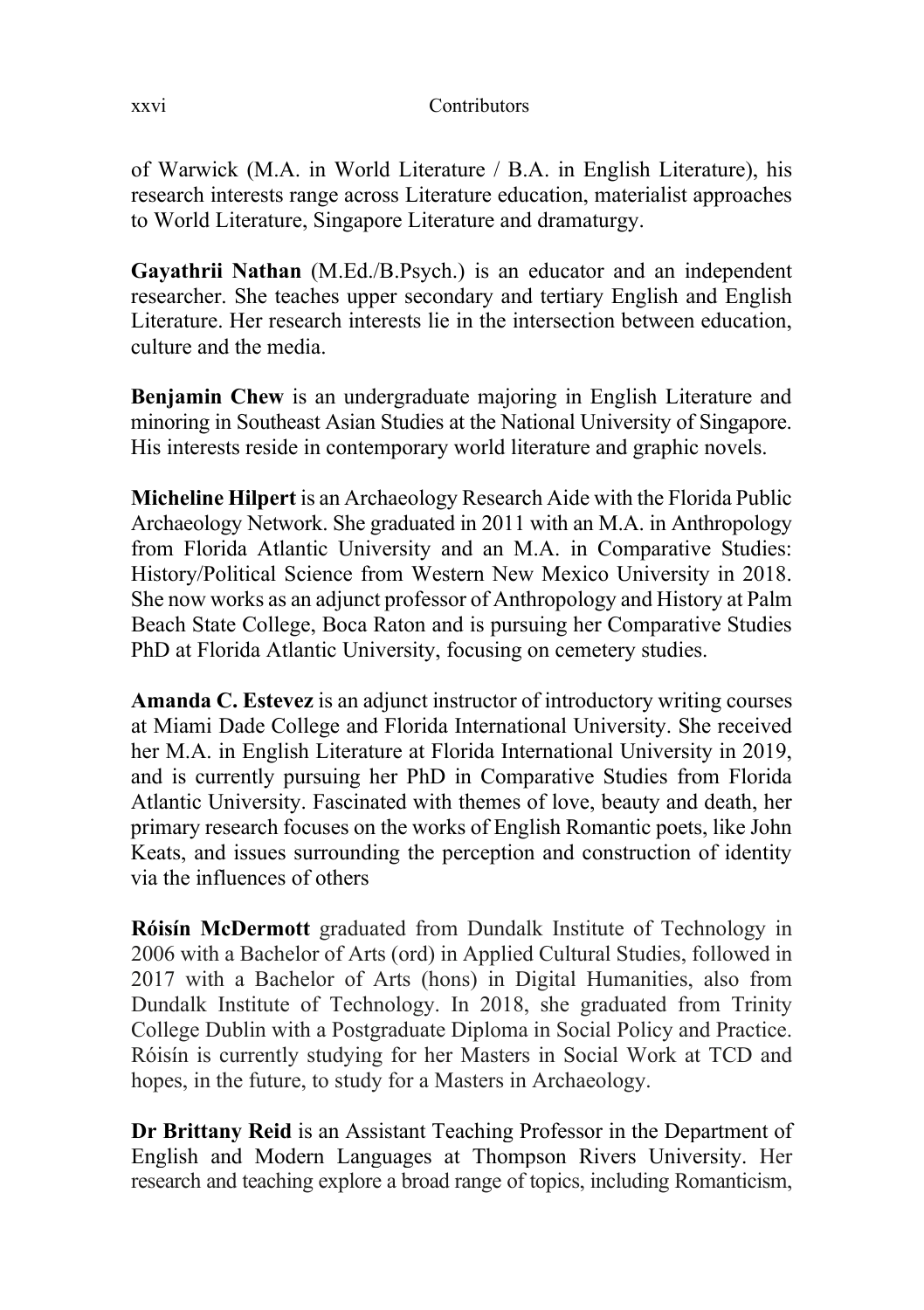Theatre History, and Sport Literature. She recently published a poetry chapbook, entitled *Sidelines*, and co-edited *'Duelism': Confronting Sport Through Its Doubles* with Taylor McKee.

**Dr Taylor McKee** is an Assistant Professor at Brock University (Ontario) and an Adjunct Assistant Professor in Sociology at Western University (Ontario). His research focuses on media, violence and Canadian history. Taylor is the Managing Editor of the *Journal of Emerging Sport Studies* and a member of the Indigenous Hockey Research Network.

**Dr Sandra M. Leonard** is an Assistant Professor of English at Kutztown University of Pennsylvania, where she teaches composition, literature and linguistics. She has an MA in Literary Linguistics from University of Nottingham and a PhD in Literature and Criticism from Indiana University of Pennsylvania. She researches intertextual literary devices and nineteenthcentury transgressive authorship, and her articles have appeared in *The Journal of Narrative Theory* and *English Literature in Transition*, 1880- 1920. Currently, she is working on a project involving Oscar Wilde and the aesthetic potential of plagiarism.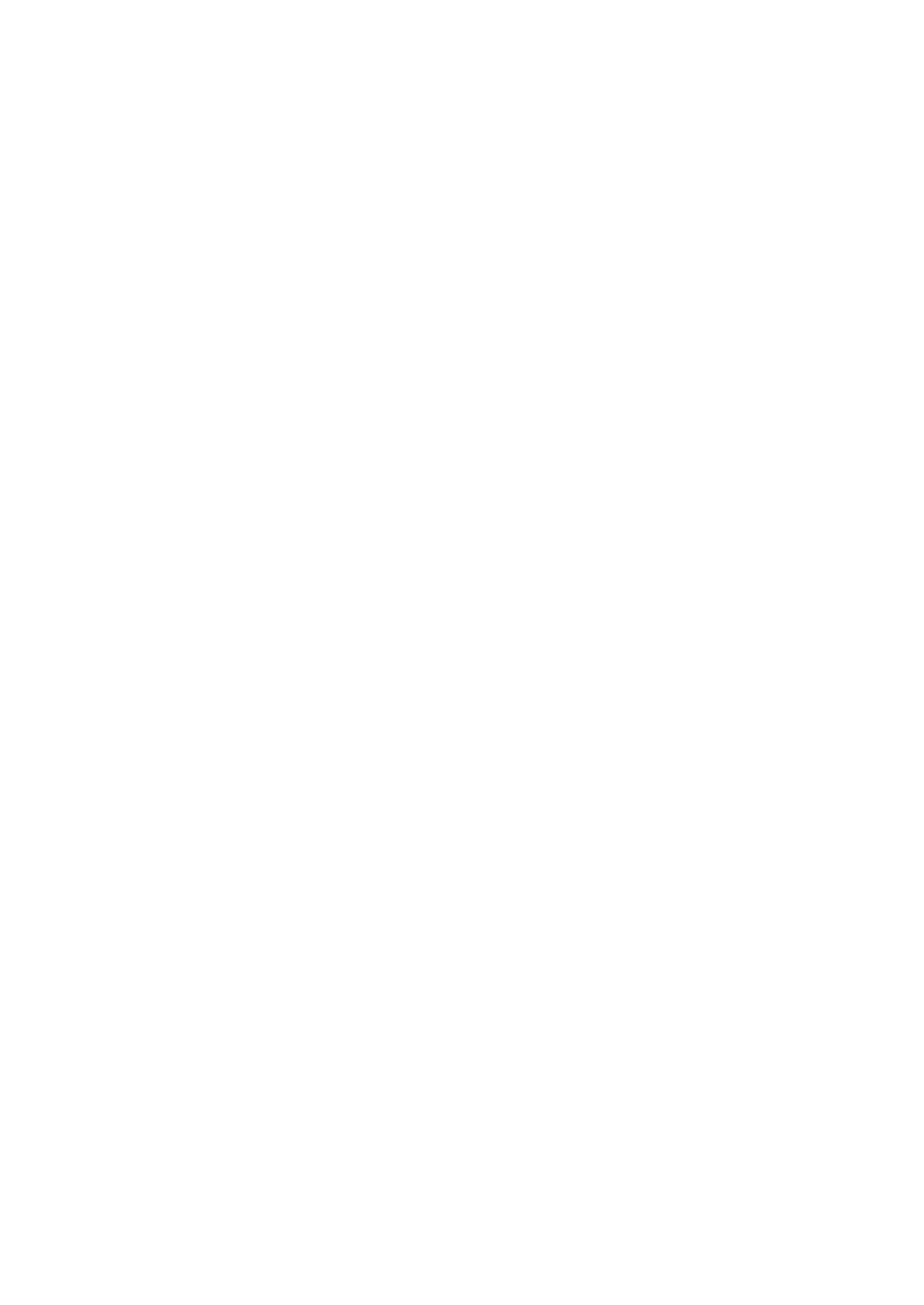### **SECTION 1:**

## **LIMINAL SPACES AND SOCIAL CRITIQUE**